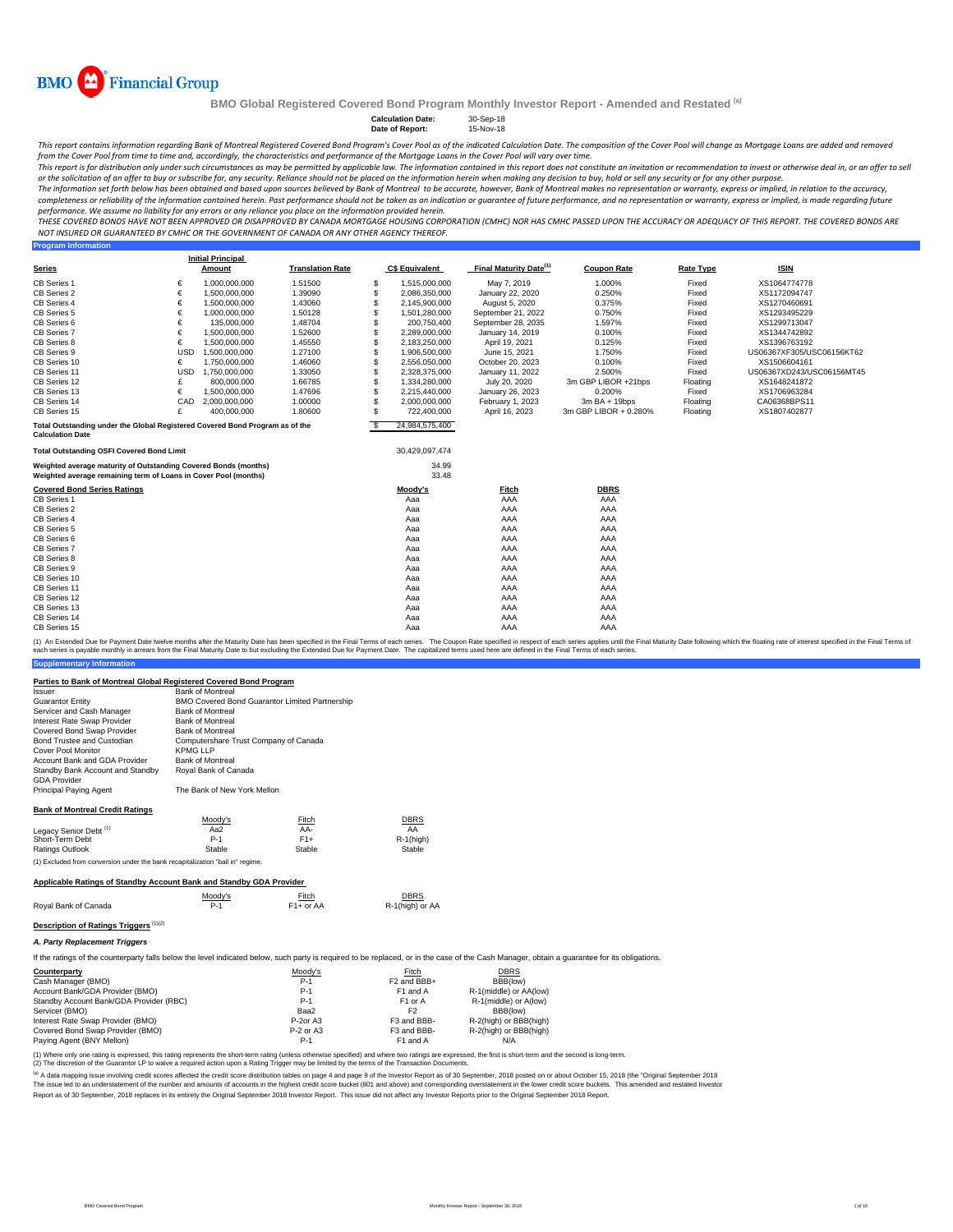

| <b>B. Summary of Specific Rating Trigger Actions</b><br>I) The following actions are required if the Cash Manager (BMO) undergoes a downgrade below the stipulated rating:                                                                                                                                                                                         |                                                  | <b>Calculation Date:</b><br>Date of Report: | 30-Sep-18<br>15-Nov-18                                            |                                                                                                                                                                                                                                                                                                                                                                                                                                                                  |
|--------------------------------------------------------------------------------------------------------------------------------------------------------------------------------------------------------------------------------------------------------------------------------------------------------------------------------------------------------------------|--------------------------------------------------|---------------------------------------------|-------------------------------------------------------------------|------------------------------------------------------------------------------------------------------------------------------------------------------------------------------------------------------------------------------------------------------------------------------------------------------------------------------------------------------------------------------------------------------------------------------------------------------------------|
|                                                                                                                                                                                                                                                                                                                                                                    | Moody's                                          | Fitch                                       | <b>DBRS</b>                                                       |                                                                                                                                                                                                                                                                                                                                                                                                                                                                  |
| a) The Servicer will be required to direct amounts received directly<br>into the GDA Account (or Standby GDA Account if applicable)<br>within 2 Canadian business days and the Cash Manager shall<br>immediately remit any funds held at such time for or on behalf of<br>the Guarantor directly into the GDA Account                                              | $P-1$                                            | F1 or A                                     | R-1(middle) or AA(low)                                            |                                                                                                                                                                                                                                                                                                                                                                                                                                                                  |
| II) The following actions are required if the Servicer (BMO) undergoes a downgrade below the stipulated rating:                                                                                                                                                                                                                                                    |                                                  |                                             |                                                                   |                                                                                                                                                                                                                                                                                                                                                                                                                                                                  |
|                                                                                                                                                                                                                                                                                                                                                                    | Moody's                                          | Fitch                                       | <b>DBRS</b>                                                       |                                                                                                                                                                                                                                                                                                                                                                                                                                                                  |
| a) The Servicer will be required to direct amounts received to the<br>Cash Manager, or GDA as applicable                                                                                                                                                                                                                                                           | $P-1$                                            | F1 or A                                     | R-1(middle) or BBB(low)                                           |                                                                                                                                                                                                                                                                                                                                                                                                                                                                  |
| III) The Swap Provider is required to transfer credit support or transfer all of its rights and obligations to a replacement third party, or to obtain a<br>guarantee of its rights and obligations from a third party, if the Swap Provider undergoes a downgrade below the stipulated rating:<br>a) Interest Rate Swap Provider<br>b) Covered Bond Swap Provider | Moody's <sup>(3)</sup><br>P-1 or A2<br>P-1 or A2 | Fitch<br>F1 and A<br>F1 and A               | <b>DBRS</b><br>R-1(middle) or A (high)<br>R-1(middle) or A (high) |                                                                                                                                                                                                                                                                                                                                                                                                                                                                  |
| IV) The following actions are required if the Issuer (BMO) undergoes a downgrade below the stipulated rating:                                                                                                                                                                                                                                                      |                                                  |                                             |                                                                   |                                                                                                                                                                                                                                                                                                                                                                                                                                                                  |
| a) Mandatory repayment of the Demand Loan                                                                                                                                                                                                                                                                                                                          | Moody's<br>N/A                                   | Fitch<br>F <sub>2</sub> or BBB+             | <b>DBRS</b><br>N/A                                                |                                                                                                                                                                                                                                                                                                                                                                                                                                                                  |
| b) Cashflows will be exchanged under the Covered Bond Swap<br>Agreement (to the extent not already taking place)                                                                                                                                                                                                                                                   | Baa1                                             | BBB+                                        | BBB(high)                                                         |                                                                                                                                                                                                                                                                                                                                                                                                                                                                  |
| c) Transfer of title to Loans to Guarantor <sup>(4)</sup>                                                                                                                                                                                                                                                                                                          | A <sub>3</sub>                                   | BBB-                                        | BBB(low)                                                          |                                                                                                                                                                                                                                                                                                                                                                                                                                                                  |
| <b>Events of Defaults &amp; Test Compliance</b><br>Asset Coverage Test (C\$ Equivalent of Outstanding<br>Covered Bond < Adjusted Aggregate Asset Amount)<br><b>Issuer Event of Default</b><br>Guarantor LP Event of Default                                                                                                                                        |                                                  | Pass<br>No<br>No                            |                                                                   |                                                                                                                                                                                                                                                                                                                                                                                                                                                                  |
| (3) If no short term rating exists, then A1<br>jurisdiction over the Seller permitting registered title to the Loans to remain with the Seller until such time as (i) the Loans are to be sold or otherwise disposed of by the Guarantor or the Bond Trustee in the performan<br>Bonds as a result of such deferral.                                               |                                                  |                                             |                                                                   | (4) The transfer of registered title to the Loans to the Guarantor may be deferred if (A) satisfactory assurances are provided to the Guarantor and the Bond Trustee by The Office of the Superintendent of Financial Institut<br>Transaction Documents, or (ii) the Guarantor or the Bond Trustee is required to take actions to enforce or otherwise deal with the Loans, and (B) each of the Rating Agencies has confirmed that it will not withdraw or downg |

| (Applicable to Hard Bullet Covered Bonds) |               |       |                                        |
|-------------------------------------------|---------------|-------|----------------------------------------|
| <b>Pre-Maturity Required Ratings</b>      | Moody's<br>-- | Fitch | DBRS <sup>®</sup><br>A(high) or A(low) |

Following a breach of the Pre-Maturity test in respect of a Series of Hard Bullet Covered Bonds, and unless the Pre-Maturity Liquidity Ledger is otherwise funded from the other sources, the Partnership<br>shall offer to sell

(1) In the case of DBRS, if Final Maturity Date is within six months of the Pre-Maturity Test Date, then A(high), otherwise A(low).

| <b>Reserve Fund</b>                                                           |         |            |                       |  |
|-------------------------------------------------------------------------------|---------|------------|-----------------------|--|
| <b>Reserve Fund Required Amount Ratings</b><br>Senior                         | Moody's | Fitch<br>А | <b>DBRS</b><br>A(low) |  |
| Short Term                                                                    | P-1     |            | R-1(middle)           |  |
| Are the ratings of the Issuer below the Reserve Fund Required Amount Ratings? |         | No         |                       |  |

If the ratings of the Issuer fall below the Reserve Fund Required Amount Ratings, then the Guarantor shall credit or cause to be credited to the Reserve Fund funds up to an amount equal to the Reserve<br>Fund Required Amount.

Reserve Fund Required Amount: Nil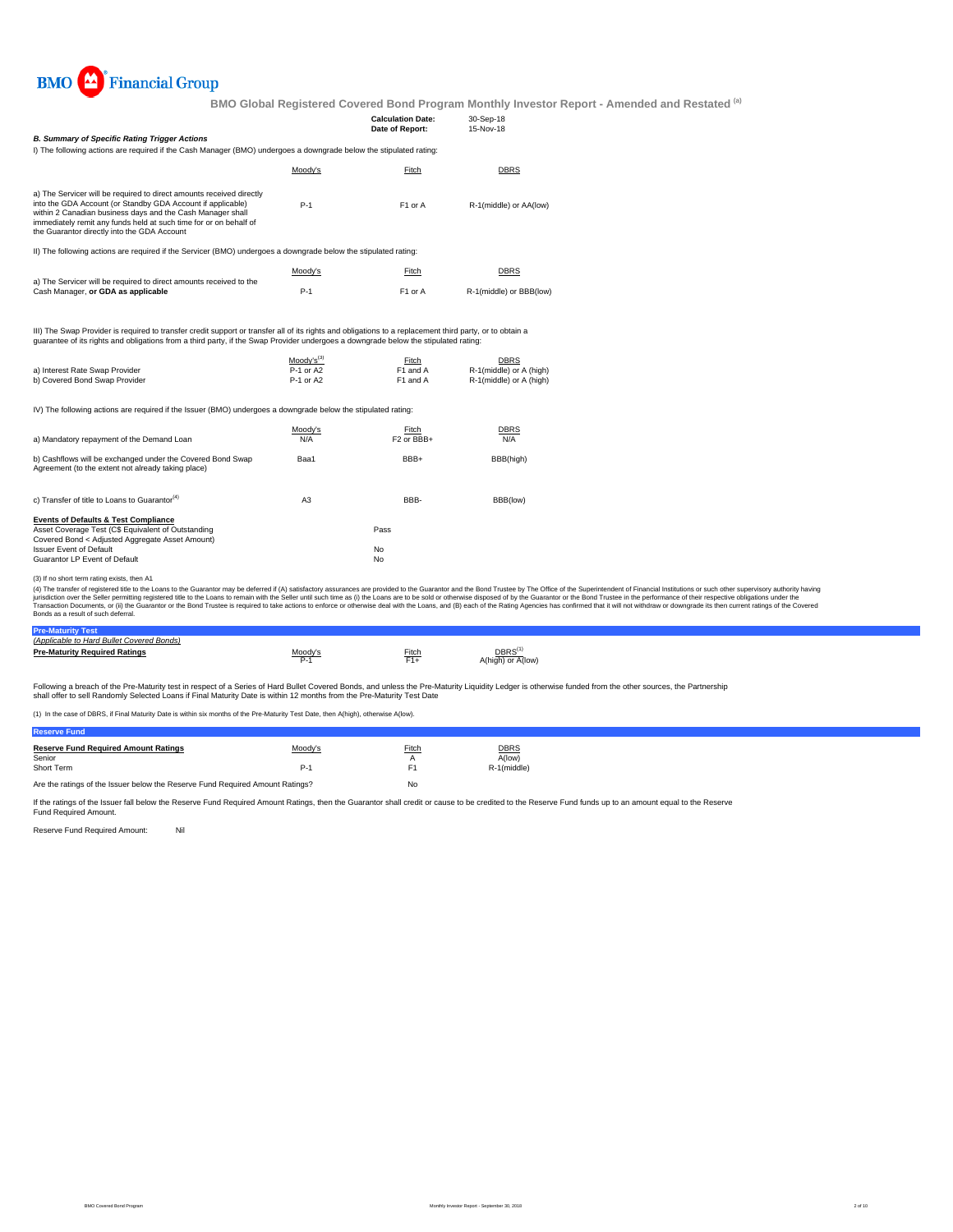

|                                                                                                                                                                                                                        |   | <b>Calculation Date:</b><br>Date of Report:        | 30-Sep-18<br>15-Nov-18                          |        |                |                |  |
|------------------------------------------------------------------------------------------------------------------------------------------------------------------------------------------------------------------------|---|----------------------------------------------------|-------------------------------------------------|--------|----------------|----------------|--|
| <b>Asset Coverage Test</b>                                                                                                                                                                                             |   |                                                    |                                                 |        |                |                |  |
| C\$ Equivalent of Outstanding Covered Bonds                                                                                                                                                                            |   | 24,984,575,400                                     |                                                 |        |                |                |  |
| $A^{(1)}$ = Lesser of (i) Sum of LTV adjusted outstanding principal balance and (ii) Sum of<br>Asset percentage adjusted outstanding principal balance                                                                 |   | 29,019,553,567                                     |                                                 | A (i)  |                | 31,036,955,686 |  |
| B = Principal receipts not applied                                                                                                                                                                                     |   | $\overline{\phantom{a}}$                           |                                                 | A (ii) |                | 29,019,553,567 |  |
| C = Cash capital contributions<br>D = Substitution assets<br>$E =$ (i) Reserve fund balance<br>(ii) Pre - Maturity liquidity ledger balance<br>F = Negative carry factor calculation<br>Total: $A + B + C + D + E - F$ | s | $\sim$<br>$\sim$<br>$\sim$<br>۰.<br>29,019,553,567 | Asset Percentage<br>Maximum Asset<br>Percentage |        | 93.5%<br>95.0% |                |  |
| Asset Coverage Test Pass/Fail                                                                                                                                                                                          |   | Pass                                               |                                                 |        |                |                |  |
| <b>Regulatory OC Minimum</b>                                                                                                                                                                                           |   | 103%                                               |                                                 |        |                |                |  |
| Level of Overcollateralization <sup>(2)</sup>                                                                                                                                                                          |   | 107%                                               |                                                 |        |                |                |  |

(1) Market Value as determined by adjusting, not less than quarterly, the Original Market Value utilizing the Indexation Methodology (see Appendix for details) for subsequent price developments.

(2) Per Section 4.3.8 of the CMHC Guide, (A) the lesser of (i) the total amount of cover pool collateral and (ii) the amount of cover pool collateral required to collateralize the covered bonds outstanding and ensure the A

| <b>Valuation Calculation</b>                                                                                                                                                                                    |                |        |                |
|-----------------------------------------------------------------------------------------------------------------------------------------------------------------------------------------------------------------|----------------|--------|----------------|
| <b>Trading Value of Covered Bonds</b>                                                                                                                                                                           | 24.897.235.268 |        |                |
| $A =$ Lesser of i) Present value of outstanding loan balance of Performing Eligible Loans <sup>(1)</sup><br>and ii) 80% of Market Value <sup>(2)</sup> of properties securing Performing Eligible Loans, net of | 30.791.955.930 |        |                |
| adjustments                                                                                                                                                                                                     |                | A (i)  | 30.791.955.930 |
| B = Principal receipts up to calculation date not otherwise applied                                                                                                                                             |                | A (ii) | 56.747.180.844 |
| $C = Cash$ capital contributions                                                                                                                                                                                |                |        |                |
| D = Trading Value of any Substitute Assets                                                                                                                                                                      |                |        |                |
| $E =$ (i) Reserve Fund Balance, if applicable                                                                                                                                                                   |                |        |                |
| (ii) Pre - Maturity liquidity ledger balance                                                                                                                                                                    |                |        |                |
| F = Trading Value of Swap Collateral                                                                                                                                                                            |                |        |                |
| Total: $A + B + C + D + E + F$                                                                                                                                                                                  | 30.791.955.930 |        |                |

(1) Present value of expected future cash flows of Loans using current market interest rates offered to BMO clients. The effective weighted average rate used for discounting is 3.34%. (2) Market Value as determined by adjusting, not less than quarterly, the Original Market Value utilizing the Indexation Methodology (see Appendix for details) for subsequent price developments.

| <b>Intercompany Loan Balance</b>       |                                                   |
|----------------------------------------|---------------------------------------------------|
| Guarantee Loan<br>Demand Loan<br>Total | 26,762,034,545<br>4,289,042,229<br>31.051.076.774 |
| <b>Cover Pool Losses</b>               |                                                   |

| Period end                      | <b>Write Off Amounts</b>         | <b>Loss Percentage (Annualized)</b> |
|---------------------------------|----------------------------------|-------------------------------------|
| September 30, 2018              | \$443,665                        | 0.00%                               |
| <b>Cover Pool Flow of Funds</b> |                                  |                                     |
|                                 | <b>Current Month</b>             | Previous Month                      |
| Cash Inflows *                  |                                  |                                     |
| Principal receipts              | 399,177,704                      | 469,689,047                         |
| Proceeds for sale of Loans      |                                  |                                     |
| Revenue Receipts                | 66,508,609                       | 64,135,778                          |
| Swap Receipts                   | 7,640,452                        | 5,098,561                           |
| Cash Capital Contribution       |                                  |                                     |
| Advances of Intercompany Loans  | 2,914,000,000                    | $\overline{\phantom{a}}$            |
| Guarantee Fee                   |                                  | $\overline{\phantom{a}}$            |
| <b>Cash Outflows</b>            |                                  |                                     |
| Swap Payment                    |                                  |                                     |
| Intercompany Loan interest      | (48, 946, 633)                   | (45,883,991)                        |
| Intercompany Loan principal     | $(399, 177, 704)$ <sup>(1)</sup> | (469, 689, 047)                     |
| Intercompany Loan repayment     |                                  |                                     |
| Mortgage Top-up Settlement      | (2,913,118,872)                  |                                     |
| Misc Partnership Expenses       | (1, 192)                         | (104)                               |
| Profit Distribution to Partners |                                  |                                     |
| Net inflows/(outflows)          | 26,082,364                       | 23,350,243                          |

 $^{(1)}$  Includes cash settlement of \$ 399,177,704.00 to occur on October 17, 2018.

| <b>Cover Pool - Summary Statistics</b>       |                         |               |
|----------------------------------------------|-------------------------|---------------|
| Asset Type                                   | Mortgages               |               |
| Previous Month Ending Balance                | \$<br>28.527.339.418    |               |
| Aggregate Outstanding Balance                | \$<br>31.084.070.175    |               |
| Number of Loans                              | 117.001                 |               |
| Average Loan Size                            | \$<br>265.674           |               |
| Number of Primary Borrowers                  | 115,450                 |               |
| Number of Properties                         | 117.001                 |               |
|                                              | Original <sup>(1)</sup> | Indexed $(2)$ |
| Weighted Average Current Loan to Value (LTV) | 61.99%                  | 52.44%        |
| Weighted Average Authorized LTV              | 69.38%                  | 58.02%        |
| Weighted Average Original LTV                | 69.38%                  |               |
| Weighted Average Seasoning                   | 20.05 (Months)          |               |
| Weighted Average Coupon                      | 2.82%                   |               |
| Weighted Average Original Term               | 53.53 (Months)          |               |
| Weighted Average Remaining Term              | 33.48 (Months)          |               |
| <b>Substitution Assets</b>                   | Nil                     |               |

Value as most recently determined or assessed in accordance with the underwriting policies (whether upon origination or renewal of the Eligible Loan or subsequently thereto).

(2) Value as determined by adjusting, not less than quarterly, the Original Market Value utilizing the Indexation Methodology (see Appendix for details) for subsequent price developments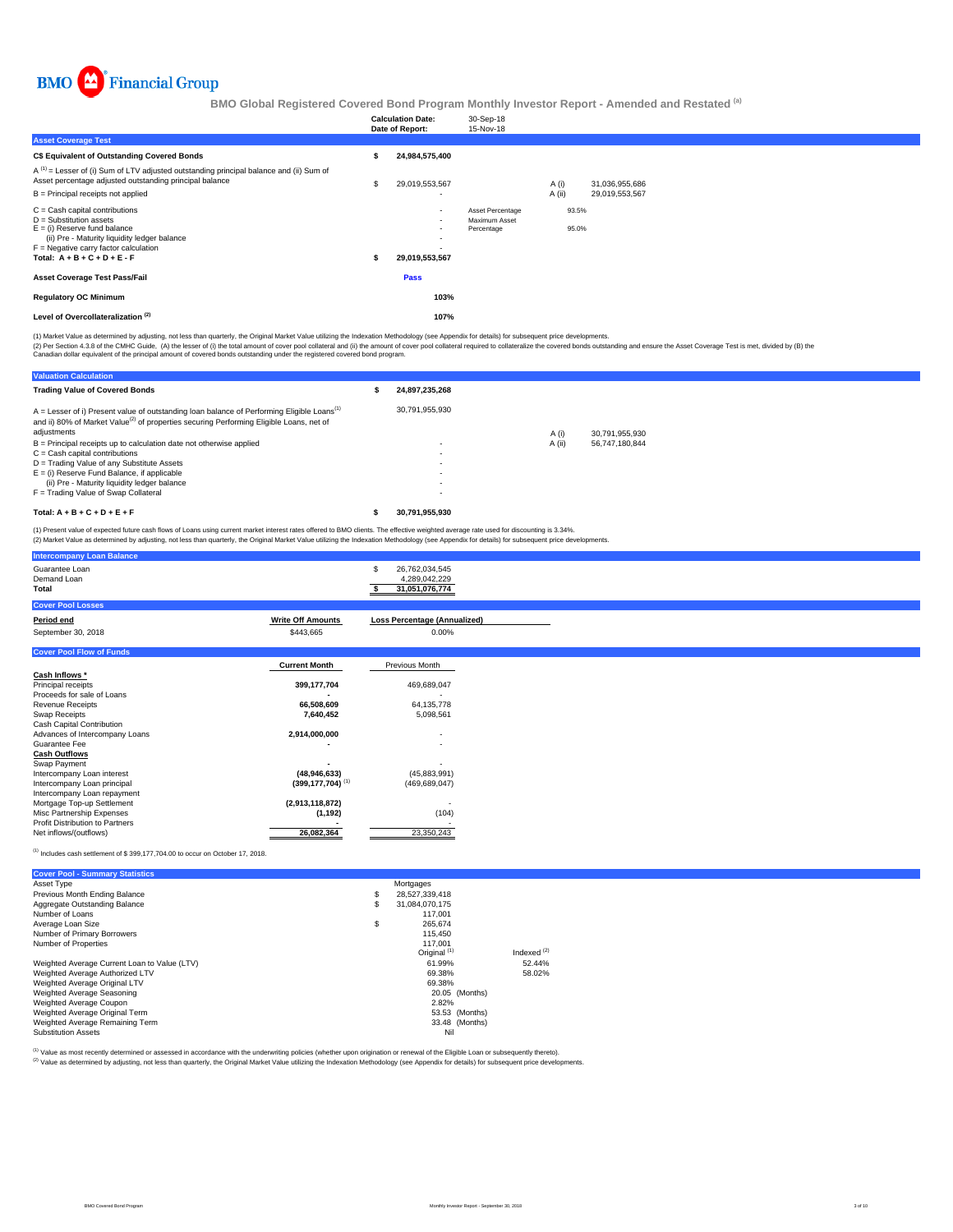

|                                                                | <b>Calculation Date:</b><br>Date of Report: | 30-Sep-18<br>15-Nov-18 |                                              |            |  |
|----------------------------------------------------------------|---------------------------------------------|------------------------|----------------------------------------------|------------|--|
| <b>Cover Pool - Delinquency Distribution</b>                   |                                             |                        |                                              |            |  |
| <b>Aging Summary</b>                                           | Number of Loans                             | Percentage             | <b>Principal Balance</b>                     | Percentage |  |
| Current and less than 30 days past due                         | 116,557                                     | 99.62                  | \$<br>30,981,344,697                         | 99.67      |  |
| 30 - 59 days past due                                          | 56                                          | 0.05                   | \$<br>11,083,427                             | 0.04       |  |
| 60 - 89 days past due                                          | 158                                         | 0.14                   | \$<br>44,527,562                             | 0.14       |  |
| 90 or more days past due                                       | 230                                         | 0.20                   | \$<br>47,114,489                             | 0.15       |  |
| <b>Grand Total</b>                                             | 117,001                                     | 100.00                 | \$<br>31,084,070,175                         | 100.00     |  |
|                                                                |                                             |                        |                                              |            |  |
| <b>Cover Pool - Provincial Distribution</b>                    |                                             |                        |                                              |            |  |
| <b>Province</b>                                                | Number of Loans                             | Percentage             | <b>Principal Balance</b>                     | Percentage |  |
| Alberta                                                        | 14,025                                      | 11.99                  | \$<br>3,506,155,399                          | 11.28      |  |
| <b>British Columbia</b>                                        | 17,398                                      | 14.87                  | \$<br>6,062,626,733                          | 19.50      |  |
| Manitoba                                                       | 1,619                                       | 1.38                   | \$<br>290,097,378                            | 0.93       |  |
| New Brunswick                                                  | 1,877                                       | 1.60                   | \$<br>239,847,755                            | 0.77       |  |
| Newfoundland                                                   | 3,214                                       | 2.75                   | \$<br>523,692,499                            | 1.68       |  |
| Northwest Territories & Nunavut                                | 106                                         | 0.09                   | \$<br>21,675,293                             | 0.07       |  |
| Nova Scotia                                                    | 3.514                                       | 3.00                   | s.<br>603.743.873                            | 1.94       |  |
| Ontario                                                        | 52,983                                      | 45.28                  | \$<br>15,477,643,630                         | 49.79      |  |
| Prince Edward Island                                           | 586                                         | 0.50                   | \$                                           | 0.27       |  |
|                                                                |                                             |                        | 84,666,845                                   |            |  |
| Quebec                                                         | 19,276                                      | 16.48                  | \$<br>3,794,446,691                          | 12.21      |  |
| Saskatchewan                                                   | 2,297                                       | 1.96                   | \$<br>458,310,832                            | 1.47       |  |
| <b>Yukon Territories</b>                                       | 106                                         | 0.09                   | \$<br>21,163,248                             | 0.07       |  |
| <b>Grand Total</b>                                             | 117,001                                     | 100.00                 | \$<br>31,084,070,175                         | 100.00     |  |
| <b>Cover Pool - Credit Score Distribution</b>                  |                                             |                        |                                              |            |  |
| <b>Credit Score</b>                                            | Number of Loans                             | Percentage             | <b>Principal Balance</b>                     | Percentage |  |
| Score Unavailable                                              | 1,976                                       | 1.69                   | 408,385,427<br>\$                            | 1.31       |  |
| Less than 600                                                  | 1,813                                       | 1.55                   | \$<br>398,804,237                            | 1.28       |  |
| $600 - 650$                                                    | 3,603                                       | 3.08                   | \$<br>916,932,301                            | 2.95       |  |
| $651 - 700$                                                    | 9,115                                       | 7.79                   | \$<br>2,446,518,971                          | 7.87       |  |
| 701 - 750                                                      | 16,804                                      | 14.36                  | \$<br>4,765,881,621                          | 15.33      |  |
| 751 - 800                                                      | 21,674                                      | 18.52                  | \$<br>6,222,384,850                          | 20.02      |  |
| 801 and Above                                                  | 62,016                                      | 53.00                  | \$<br>15,925,162,769                         | 51.23      |  |
|                                                                |                                             |                        |                                              |            |  |
| <b>Grand Total</b>                                             | 117,001                                     | 100.00                 | $\ddot{\bullet}$<br>31,084,070,175           | 100.00     |  |
| <b>Cover Pool - Rate Type Distribution</b>                     |                                             |                        |                                              |            |  |
|                                                                |                                             |                        |                                              |            |  |
| <b>Rate Type</b>                                               | Number of Loans                             | Percentage             | <b>Principal Balance</b>                     | Percentage |  |
| Fixed                                                          | 91,261                                      | 78.00                  | \$<br>23,292,596,033                         | 74.93      |  |
| Variable                                                       | 25,740                                      | 22.00                  | 7,791,474,142<br>-S                          | 25.07      |  |
| <b>Grand Total</b>                                             | 117,001                                     | 100.00                 | \$<br>31,084,070,175                         | 100.00     |  |
| <b>Cover Pool - Mortgage Asset Type Distribution</b>           |                                             |                        |                                              |            |  |
| <b>Mortgage Asset Type</b>                                     | Number of Loans                             | Percentage             | <b>Principal Balance</b>                     | Percentage |  |
|                                                                |                                             |                        |                                              | 100.00     |  |
| <b>Conventional Amortizing Mortgages</b><br><b>Grand Total</b> | 117,001<br>117,001                          | 100.00<br>100.00       | 31,084,070,175<br>\$<br>31,084,070,175<br>\$ | 100.00     |  |
|                                                                |                                             |                        |                                              |            |  |
| <b>Cover Pool - Occupancy Type Distribution</b>                |                                             |                        |                                              |            |  |
| <b>Occupancy Type</b>                                          | Number of Loans                             | Percentage             | <b>Principal Balance</b>                     | Percentage |  |
| Owner Occupied                                                 | 90,444                                      | 77.30                  | \$<br>25,213,583,197                         | 81.11      |  |
| Non-Owner Occupied                                             |                                             | 22.70                  | 5,870,486,978<br>\$                          | 18.89      |  |
| <b>Grand Total</b>                                             | 26,557<br>117,001                           | 100.00                 | \$<br>31,084,070,175                         | 100.00     |  |
|                                                                |                                             |                        |                                              |            |  |
| <b>Cover Pool - Mortgage Rate Distribution</b>                 |                                             |                        |                                              |            |  |
| Mortgage Rate (%)                                              | Number of Loans                             | Percentage             | <b>Principal Balance</b>                     | Percentage |  |
| Less than 1.00                                                 |                                             | 0.01                   | \$<br>1,164,693                              | 0.00       |  |
| $1.00 - 3.99$                                                  | 115,021                                     | 98.31                  | 30,693,552,363<br>\$                         | 98.74      |  |
| $4.00 - 4.49$                                                  |                                             |                        |                                              |            |  |
|                                                                | 395                                         | 0.34                   | \$<br>86,811,391                             | 0.28       |  |
| $4.50 - 4.99$                                                  | 1,260                                       | 1.08                   | \$<br>249,436,792                            | 0.80       |  |
| $5.00 - 5.49$                                                  | 17                                          | 0.01                   | \$<br>3,085,502                              | 0.01       |  |
| $5.50 - 5.99$                                                  | $\overline{2}$                              | 0.00                   | \$<br>313,232                                | 0.00       |  |
| $6.00 - 6.49$                                                  | $\overline{2}$                              | 0.00                   | \$<br>425,929                                | 0.00       |  |
| $6.50 - 6.99$                                                  | 8                                           | 0.01                   | \$<br>1,082,407                              | 0.00       |  |
| $7.00 - 7.49$                                                  | 289                                         | 0.25                   | \$<br>48,197,867                             | 0.16       |  |
| $7.50 - 7.99$                                                  |                                             |                        | £.                                           |            |  |
| 8.00 and Above                                                 |                                             |                        | S.                                           |            |  |
| <b>Grand Total</b>                                             | 117,001                                     | 100.00                 | 31.084.070.175<br>\$                         | 100.00     |  |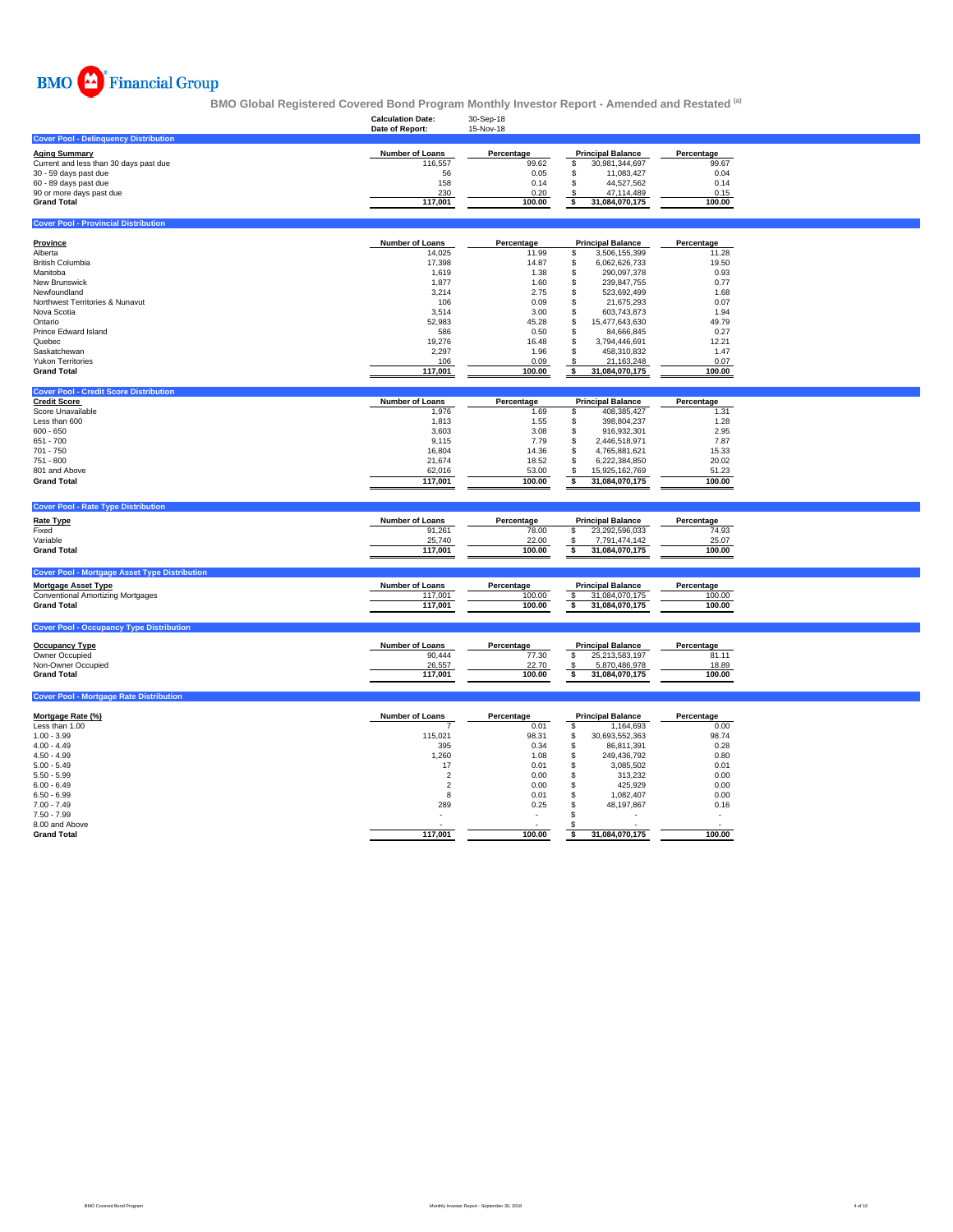

|                        | 30-Sep-18<br>15-Nov-18                      |                |                          |
|------------------------|---------------------------------------------|----------------|--------------------------|
|                        |                                             |                |                          |
| <b>Number of Loans</b> | Percentage                                  |                | Percentage               |
| 12,426                 | 10.62                                       | 1,110,873,032  | 3.57                     |
| 4,750                  | 4.06                                        | 810.757.608    | 2.61                     |
| 5,730                  | 4.90                                        | 1,252,600,033  | 4.03                     |
| 7.613                  | 6.51                                        | 2,041,237,374  | 6.57                     |
| 9,083                  | 7.76                                        | 2,427,592,438  | 7.81                     |
| 10,429                 | 8.91                                        | 2,782,768,270  | 8.95                     |
| 10,767                 | 9.20                                        | 2,996,462,541  | 9.64                     |
| 10.337                 | 8.83                                        | 2,979,853,760  | 9.59                     |
| 10.245                 | 8.76                                        | 2.982.447.556  | 9.59                     |
| 9,301                  | 7.95                                        | 2,890,027,864  | 9.30                     |
| 10,656                 | 9.11                                        | 3,339,126,154  | 10.74                    |
| 8,272                  | 7.07                                        | 2,771,180,942  | 8.92                     |
| 7,392                  | 6.32                                        | 2,699,142,603  | 8.68                     |
|                        |                                             |                |                          |
| 117.001                | 100.00                                      | 31.084.070.175 | 100.00                   |
|                        | <b>Calculation Date:</b><br>Date of Report: |                | <b>Principal Balance</b> |

(1) Value as determined by adjusting, not less than quarterly, the Original Market Value utilizing the Indexation Methodology (see Appendix for details) for subsequent price developments.

| <b>Cover Pool - Remaining Term Distribution</b> |                        |            |   |                          |            |
|-------------------------------------------------|------------------------|------------|---|--------------------------|------------|
| <b>Months to Maturity</b>                       | <b>Number of Loans</b> | Percentage |   | <b>Principal Balance</b> | Percentage |
| Less than 12                                    | 16.342                 | 13.97      |   | 4.066.544.378            | 13.08      |
| $12 - 17$                                       | 10.541                 | 9.01       |   | 2.497.456.859            | 8.03       |
| $18 - 24$                                       | 15.227                 | 13.01      | э | 3.845.391.810            | 12.37      |
| $25 - 30$                                       | 11.035                 | 9.43       |   | 2,722,362,089            | 8.76       |
| $31 - 36$                                       | 11.943                 | 10.21      | æ | 2.926.569.658            | 9.42       |
| $37 - 42$                                       | 13,802                 | 11.80      |   | 3,555,808,910            | 11.44      |
| $43 - 48$                                       | 17.311                 | 14.80      |   | 5.006.570.344            | 16.11      |
| $49 - 54$                                       | 11.021                 | 9.42       |   | 3.320.760.444            | 10.68      |
| $55 - 60$                                       | 9,467                  | 8.09       |   | 3.073.698.066            | 9.89       |
| $61 - 63$                                       |                        | 0.00       |   | 1.067.331                | 0.00       |
| 72 and Above                                    | 307                    | 0.26       |   | 67.840.287               | 0.22       |
| <b>Grand Total</b>                              | 117,001                | 100.00     |   | 31,084,070,175           | 100.00     |
|                                                 |                        |            |   |                          |            |

| <b>Cover Pool - Remaining Principal Balance Distribution</b> |                        |            |                          |            |
|--------------------------------------------------------------|------------------------|------------|--------------------------|------------|
| <b>Remaining Principal Balance (C\$)</b>                     | <b>Number of Loans</b> | Percentage | <b>Principal Balance</b> | Percentage |
| 99,999 and Below                                             | 19,581                 | 16.74      | 1,219,189,678            | 3.92       |
| 100.000 - 199.999                                            | 35,001                 | 29.92      | 5.286.017.457            | 17.01      |
| 200.000 - 299.999                                            | 27.236                 | 23.28      | 6.699.530.366            | 21.55      |
| 300.000 - 399.999                                            | 14,930                 | 12.76      | 5,155,018,888            | 16.58      |
| 400.000 - 499.999                                            | 8,250                  | 7.05       | 3,680,132,993            | 11.84      |
| 500.000 - 599.999                                            | 4,551                  | 3.89       | 2,477,903,788            | 7.97       |
| 600.000 - 699.999                                            | 2,580                  | 2.21       | 1.667.885.485            | 5.37       |
| 700.000 - 799.999                                            | 1,497                  | 1.28       | 1.118.117.758            | 3.60       |
| 800.000 - 899.999                                            | 958                    | 0.82       | 812.742.493              | 2.61       |
| 900.000 - 999.999                                            | 731                    | 0.62       | 694.267.426              | 2.23       |
| 1,000,000 - 1,499,999                                        | 1,304                  | 1.11       | 1,557,624,884            | 5.01       |
| 1.500.000 - 2.000.000                                        | 280                    | 0.24       | 476.129.132              | 1.53       |
| 2,000,000 - 3,000,000                                        | 102                    | 0.09       | 239.509.827              | 0.77       |
| 3,000,000 and Above                                          |                        |            |                          |            |
|                                                              | 117,001                | 100.00     | 31,084,070,175           | 100.00     |
|                                                              |                        |            |                          |            |
| <b>Cover Pool - Property Type Distribution</b>               |                        |            |                          |            |

| <b>Property Type</b> | <b>Number of Loans</b> | Percentage | <b>Principal Balance</b> | Percentage |
|----------------------|------------------------|------------|--------------------------|------------|
| Condominium          | 24,057                 | 20.56      | 4.928.055.921            | 15.85      |
| Multi-Residential    | 5,922                  | 5.06       | .496.945.490             | 4.82       |
| Single Family        | 78.256                 | 66.88      | 22.356.694.513           | 71.92      |
| Townhouse            | 8,766                  | 7.49       | 2.302.374.252            | 7.41       |
| <b>Grand Total</b>   | 117.001                | 100.00     | 31.084.070.175           | 100.00     |

*Note: Percentages and totals in the above tables may not add exactly due to rounding.*

|          | Cover Pool - Indexed LTV and Delinquency Distribution by Province (1) |                                                     |               |                           |   |                           |                             |    |               |
|----------|-----------------------------------------------------------------------|-----------------------------------------------------|---------------|---------------------------|---|---------------------------|-----------------------------|----|---------------|
|          |                                                                       |                                                     |               |                           |   | <b>Aging Summary</b>      |                             |    |               |
| Province | Indexed LTV (%)                                                       | <b>Current and</b><br>less than 30<br>days past due |               | 30 to 59<br>days past due |   | 60 to 89<br>days past due | 90 or more<br>days past due |    | Total         |
| Alberta  | 20.00 and Below                                                       |                                                     | 74,744,538    |                           |   | 145,239                   | 40,869                      | \$ | 74,930,645    |
|          | $20.01 - 25$                                                          |                                                     | 54.949.853    | 171,747                   |   |                           | 232.547                     |    | 55.354.147    |
|          | $25.01 - 30$                                                          |                                                     | 71.155.774    |                           |   |                           | 101.952                     | S  | 71.257.726    |
|          | $30.01 - 35$                                                          |                                                     | 104.504.227   |                           |   | 259,457                   | 304.790                     |    | 105,068,474   |
|          | $35.01 - 40$                                                          |                                                     | 144.418.187   | 79,315                    |   | 130,089                   | 1,277,034                   |    | 145,904,624   |
|          | $40.01 - 45$                                                          |                                                     | 172.646.969   | 137,340                   |   | 484,270                   | 213,579                     |    | 173,482,158   |
|          | $45.01 - 50$                                                          |                                                     | 228.021.540   |                           |   | 630,569                   | 239,436                     |    | 228,891,545   |
|          | $50.01 - 55$                                                          |                                                     | 307.899.410   | 465.970                   |   | 574,715                   | 1,849,282                   |    | 310,789,377   |
|          | $55.01 - 60$                                                          |                                                     | 409.794.264   | 134,774                   |   | 637,664                   | 1,064,851                   |    | 411,631,553   |
|          | $60.01 - 65$                                                          |                                                     | 388.419.381   |                           |   | 492,985                   | 2,485,960                   |    | 391,398,326   |
|          | $65.01 - 70$                                                          |                                                     | 392.345.910   |                           |   | 1.104.704                 | 94,623                      |    | 393,545,236   |
|          | $70.01 - 75$                                                          |                                                     | 616.186.031   |                           |   | 864,739                   | 1,366,906                   |    | 618,417,676   |
|          | $75.01 - 80$                                                          |                                                     | 524,349,689   | 292,010                   | ς | 572,974                   | \$<br>269,238               |    | 525,483,910   |
|          | 80.01 and Above                                                       |                                                     |               |                           |   |                           |                             |    |               |
|          |                                                                       |                                                     | 3,489,435,773 | 1,281,155                 |   | 5.897.403                 | 9,541,067                   |    | 3,506,155,399 |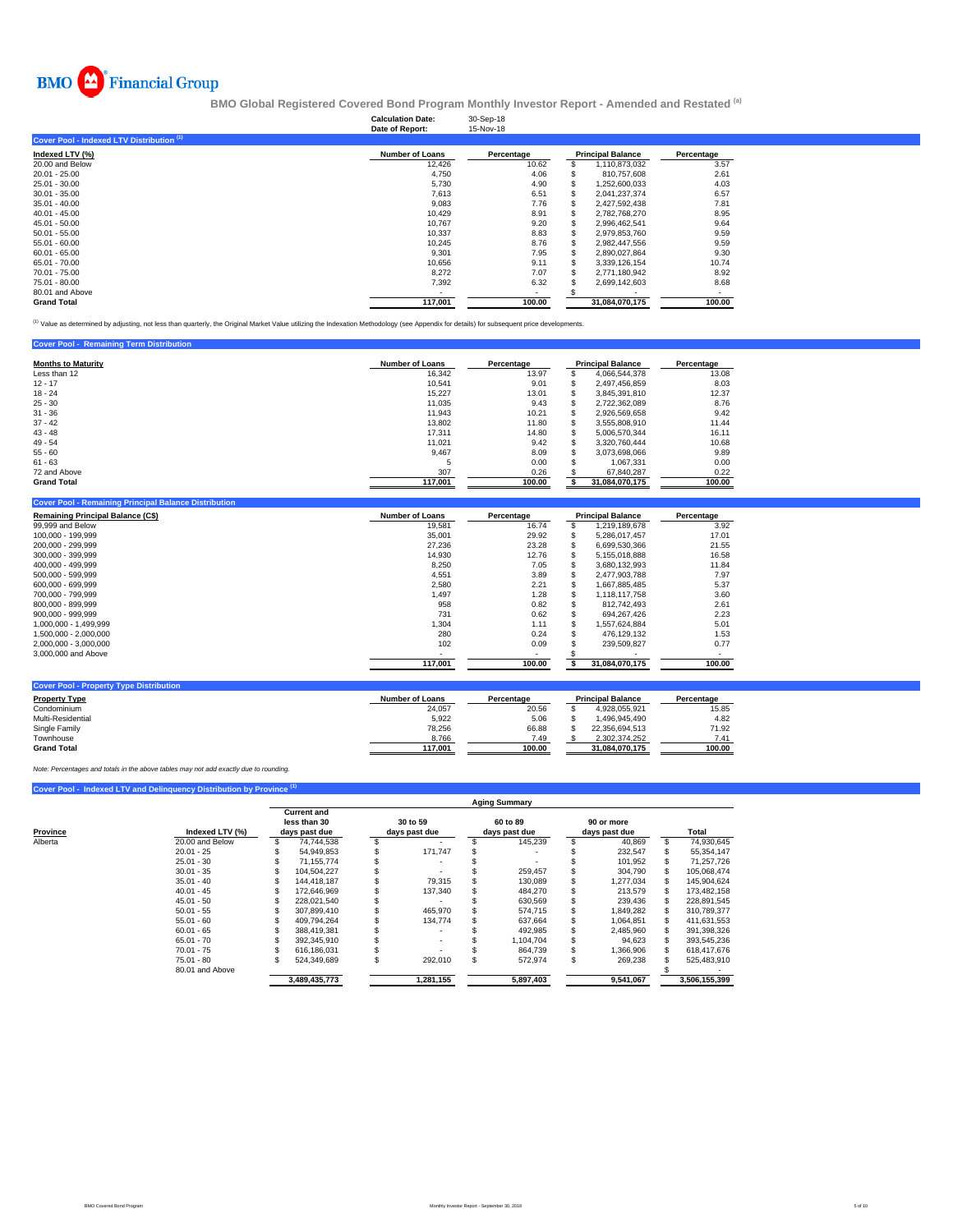

**BMO Global Registered Covered Bond Program Monthly Investor Report - Amended and Restated <sup>(a)</sup><br>Calculation Date: 30-Sep-18<br>Date of Report: 15-Nov-18** 

**Calculation Date:** 30-Sep-18 **Date of Report:** 15-Nov-18

| <b>Province</b><br><b>British Columbia</b> | Indexed LTV (%)<br>20.00 and Below<br>$20.01 - 25$<br>$25.01 - 30$<br>$30.01 - 35$<br>$35.01 - 40$<br>$40.01 - 45$<br>$45.01 - 50$ | <b>Current and</b><br>less than 30<br>days past due<br>390,936,653<br>\$<br>\$<br>288,984,740<br>\$<br>502.510.042<br>\$<br>885,679,782<br>\$<br>676,306,829 | 30 to 59<br>days past due<br>\$<br>\$<br>187,775<br>\$ | 60 to 89<br>days past due<br>401,159<br>S<br>1,738,707<br>\$<br>490,179<br>\$ | 90 or more<br>days past due<br>513,703<br>\$<br>\$ | Total<br>\$<br>391,851,515<br>\$<br>290,911,222 |
|--------------------------------------------|------------------------------------------------------------------------------------------------------------------------------------|--------------------------------------------------------------------------------------------------------------------------------------------------------------|--------------------------------------------------------|-------------------------------------------------------------------------------|----------------------------------------------------|-------------------------------------------------|
|                                            |                                                                                                                                    |                                                                                                                                                              |                                                        |                                                                               |                                                    |                                                 |
|                                            |                                                                                                                                    |                                                                                                                                                              |                                                        |                                                                               |                                                    |                                                 |
|                                            |                                                                                                                                    |                                                                                                                                                              |                                                        |                                                                               |                                                    |                                                 |
|                                            |                                                                                                                                    |                                                                                                                                                              |                                                        |                                                                               |                                                    |                                                 |
|                                            |                                                                                                                                    |                                                                                                                                                              |                                                        |                                                                               |                                                    |                                                 |
|                                            |                                                                                                                                    |                                                                                                                                                              |                                                        |                                                                               | \$                                                 | \$<br>503,000,221                               |
|                                            |                                                                                                                                    |                                                                                                                                                              | \$<br>116,375                                          | \$<br>180,797                                                                 | \$<br>3,501,888                                    | \$<br>889,478,841                               |
|                                            |                                                                                                                                    |                                                                                                                                                              | \$                                                     | \$<br>1,607,766                                                               | \$<br>2,365,790                                    | \$<br>680,280,384                               |
|                                            |                                                                                                                                    | \$<br>571,506,187                                                                                                                                            | \$<br>89,712                                           | \$<br>1,549,339                                                               | \$<br>41,536                                       | \$<br>573,186,773                               |
|                                            |                                                                                                                                    | \$<br>507,832,856                                                                                                                                            | \$<br>264,397                                          | \$<br>1,742,318                                                               | \$<br>48,761                                       | \$<br>509,888,332                               |
|                                            | $50.01 - 55$                                                                                                                       | \$<br>453,584,298                                                                                                                                            | \$                                                     | 585,754<br>s                                                                  | 458,726<br>\$                                      | \$<br>454,628,778                               |
|                                            | $55.01 - 60$                                                                                                                       | \$<br>394,378,683                                                                                                                                            | \$                                                     | \$<br>407,660                                                                 | \$<br>1,036,815                                    | \$<br>395,823,157                               |
|                                            | $60.01 - 65$                                                                                                                       | \$<br>419,431,153                                                                                                                                            | \$<br>116,680                                          | \$                                                                            | \$                                                 | \$<br>419,547,833                               |
|                                            | $65.01 - 70$                                                                                                                       | \$<br>394,503,720                                                                                                                                            | \$<br>347,203                                          | \$                                                                            | \$                                                 | \$<br>394,850,923                               |
|                                            | $70.01 - 75$                                                                                                                       | \$<br>318,421,619                                                                                                                                            | \$                                                     | \$                                                                            | \$                                                 | \$<br>318,421,619                               |
|                                            | $75.01 - 80$                                                                                                                       | \$<br>240,757,134                                                                                                                                            | \$                                                     | \$                                                                            | \$                                                 | \$<br>240,757,134                               |
|                                            | 80.01 and Above                                                                                                                    |                                                                                                                                                              |                                                        |                                                                               |                                                    |                                                 |
|                                            |                                                                                                                                    | 6,044,833,695                                                                                                                                                | 1,122,142                                              | 8,703,677                                                                     | 7,967,219                                          | 6,062,626,733                                   |
|                                            |                                                                                                                                    |                                                                                                                                                              |                                                        | <b>Aging Summary</b>                                                          |                                                    |                                                 |
|                                            |                                                                                                                                    | <b>Current and</b>                                                                                                                                           |                                                        |                                                                               |                                                    |                                                 |
|                                            |                                                                                                                                    | less than 30                                                                                                                                                 | 30 to 59                                               | 60 to 89                                                                      | 90 or more                                         |                                                 |
| Province                                   | Indexed LTV (%)                                                                                                                    | days past due                                                                                                                                                | days past due                                          | days past due                                                                 | days past due                                      | Total                                           |
| Manitoba                                   | 20.00 and Below                                                                                                                    | \$<br>6,660,798                                                                                                                                              | \$                                                     | \$                                                                            | \$                                                 | \$<br>6,660,798                                 |
|                                            | $20.01 - 25$                                                                                                                       | \$<br>3,827,597                                                                                                                                              | \$                                                     | \$                                                                            | \$                                                 | \$<br>3,827,597                                 |
|                                            | $25.01 - 30$                                                                                                                       | $$\mathbb{S}$$<br>6,062,936                                                                                                                                  | \$                                                     | \$                                                                            | \$                                                 | \$<br>6,062,936                                 |
|                                            |                                                                                                                                    |                                                                                                                                                              |                                                        |                                                                               |                                                    |                                                 |
|                                            | $30.01 - 35$                                                                                                                       | \$<br>7,884,338                                                                                                                                              | \$                                                     | \$                                                                            | \$                                                 | \$<br>7,884,338                                 |
|                                            | $35.01 - 40$                                                                                                                       | \$<br>8,338,333                                                                                                                                              | \$                                                     | \$                                                                            | \$<br>95,570                                       | \$<br>8,433,903                                 |
|                                            | $40.01 - 45$                                                                                                                       | \$<br>15,448,396                                                                                                                                             | \$                                                     | \$                                                                            | \$<br>155,455                                      | \$<br>15,603,852                                |
|                                            | $45.01 - 50$                                                                                                                       | \$<br>20,623,437                                                                                                                                             | \$<br>297,258                                          | \$                                                                            | \$                                                 | \$<br>20,920,695                                |
|                                            | $50.01 - 55$                                                                                                                       | $$\mathbb{S}$$<br>26,173,941                                                                                                                                 | \$                                                     | \$                                                                            | \$<br>196,498                                      | \$<br>26,370,439                                |
|                                            | $55.01 - 60$                                                                                                                       | \$<br>29,763,692                                                                                                                                             | \$<br>÷,                                               | \$                                                                            | \$                                                 | \$<br>29,763,692                                |
|                                            | $60.01 - 65$                                                                                                                       | \$<br>29,623,295                                                                                                                                             | \$                                                     | S                                                                             | \$                                                 | \$<br>29,623,295                                |
|                                            | $65.01 - 70$                                                                                                                       | \$<br>49,509,465                                                                                                                                             | \$<br>150,490                                          | \$                                                                            | \$                                                 | \$<br>49,659,955                                |
|                                            | $70.01 - 75$                                                                                                                       | \$<br>44,604,048                                                                                                                                             | \$                                                     | \$                                                                            | \$                                                 | \$<br>44,604,048                                |
|                                            | $75.01 - 80$                                                                                                                       | $$\mathbb{S}$$<br>40,681,830                                                                                                                                 | \$                                                     | \$                                                                            | \$                                                 | \$<br>40,681,830                                |
|                                            | 80.01 and Above                                                                                                                    |                                                                                                                                                              |                                                        |                                                                               |                                                    | \$                                              |
|                                            |                                                                                                                                    | 289,202,106                                                                                                                                                  | 447,748                                                |                                                                               | 447,524                                            | 290,097,378                                     |
|                                            |                                                                                                                                    |                                                                                                                                                              |                                                        | <b>Aging Summary</b>                                                          |                                                    |                                                 |
|                                            |                                                                                                                                    | <b>Current and</b><br>less than 30                                                                                                                           | 30 to 59                                               | 60 to 89                                                                      | 90 or more                                         |                                                 |
| Province                                   | Indexed LTV (%)                                                                                                                    | days past due                                                                                                                                                | days past due                                          | days past due                                                                 | days past due                                      | <b>Total</b>                                    |
| New Brunswick                              | 20.00 and Below                                                                                                                    | \$<br>7,813,219                                                                                                                                              | \$                                                     | \$                                                                            | \$                                                 | \$<br>7,813,219                                 |
|                                            | $20.01 - 25$                                                                                                                       | 4,067,913<br>\$                                                                                                                                              | \$                                                     | \$<br>22,653                                                                  | \$                                                 | \$<br>4,090,566                                 |
|                                            |                                                                                                                                    |                                                                                                                                                              |                                                        |                                                                               |                                                    |                                                 |
|                                            | $25.01 - 30$                                                                                                                       | \$<br>4,603,006                                                                                                                                              | \$                                                     | \$                                                                            | \$<br>30,761                                       | 4,633,767<br>\$                                 |
|                                            | $30.01 - 35$                                                                                                                       | $$\mathbb{S}$$<br>7,611,168                                                                                                                                  | \$                                                     | \$                                                                            | \$                                                 | \$<br>7,611,168                                 |
|                                            | $35.01 - 40$                                                                                                                       | \$<br>15,893,159                                                                                                                                             | \$                                                     | \$<br>117,594                                                                 | \$<br>86,544                                       | \$<br>16,097,297                                |
|                                            | $40.01 - 45$                                                                                                                       | \$<br>26,913,567                                                                                                                                             | \$                                                     | \$                                                                            | \$                                                 | \$<br>26,913,567                                |
|                                            | $45.01 - 50$                                                                                                                       | $$\mathbb{S}$$<br>28,483,582                                                                                                                                 | \$                                                     | \$<br>155,182                                                                 | 175,121<br>S                                       | \$<br>28,813,886                                |
|                                            | $50.01 - 55$                                                                                                                       | \$<br>26,293,875                                                                                                                                             | \$                                                     | \$                                                                            | \$                                                 | \$<br>26,293,875                                |
|                                            | $55.01 - 60$                                                                                                                       | \$<br>22,837,246                                                                                                                                             | \$                                                     | \$                                                                            | \$                                                 | \$<br>22,837,246                                |
|                                            | $60.01 - 65$                                                                                                                       | \$<br>17,812,657                                                                                                                                             | \$                                                     | \$<br>83,820                                                                  | \$                                                 | \$<br>17,896,477                                |
|                                            | $65.01 - 70$                                                                                                                       | \$<br>32,946,088                                                                                                                                             | \$                                                     | \$                                                                            | 319,856<br>S                                       | \$<br>33,265,944                                |
|                                            | $70.01 - 75$                                                                                                                       | $$\mathbb{S}$$<br>19.717.762                                                                                                                                 | \$                                                     | \$                                                                            | \$                                                 | \$<br>19,717,762                                |
|                                            |                                                                                                                                    | \$                                                                                                                                                           |                                                        |                                                                               |                                                    |                                                 |
|                                            | $75.01 - 80$<br>80.01 and Above                                                                                                    | 23,862,982                                                                                                                                                   | \$                                                     | \$                                                                            | \$                                                 | \$<br>23,862,982<br>\$                          |
|                                            |                                                                                                                                    | 238,856,223                                                                                                                                                  | $\overline{\phantom{a}}$                               | 379,250                                                                       | 612,281                                            | 239,847,755                                     |
|                                            |                                                                                                                                    | <b>Current and</b>                                                                                                                                           |                                                        | <b>Aging Summary</b>                                                          |                                                    |                                                 |
|                                            |                                                                                                                                    | less than 30                                                                                                                                                 | 30 to 59                                               | 60 to 89                                                                      | 90 or more                                         |                                                 |
| <b>Province</b>                            | Indexed LTV (%)                                                                                                                    | days past due                                                                                                                                                | days past due                                          | days past due                                                                 | days past due                                      | <b>Total</b>                                    |
| Newfoundland                               | 20.00 and Below                                                                                                                    | \$<br>9,208,240                                                                                                                                              | $\mathbf{\hat{s}}$                                     | S<br>101,033                                                                  | \$<br>139,100                                      | \$<br>9,448,374                                 |
|                                            | $20.01 - 25$                                                                                                                       | \$<br>6,862,490                                                                                                                                              | \$                                                     | \$                                                                            | \$                                                 | \$<br>6,862,490                                 |
|                                            | $25.01 - 30$                                                                                                                       | \$<br>10,399,001                                                                                                                                             | \$                                                     | \$                                                                            | 268,837<br>\$                                      | \$<br>10,667,838                                |
|                                            | $30.01 - 35$                                                                                                                       | \$<br>16,423,908                                                                                                                                             | \$                                                     | 510,011<br>\$                                                                 | 91,025<br>\$                                       | \$<br>17,024,945                                |
|                                            | $35.01 - 40$                                                                                                                       | \$<br>26,534,533                                                                                                                                             | \$                                                     | \$<br>30,526                                                                  | \$<br>89,679                                       | \$<br>26,654,737                                |
|                                            |                                                                                                                                    |                                                                                                                                                              |                                                        |                                                                               |                                                    |                                                 |
|                                            | $40.01 - 45$                                                                                                                       | \$<br>60,279,570                                                                                                                                             | \$                                                     | 326,395<br>s                                                                  | \$<br>850,816                                      | \$<br>61,456,781                                |
|                                            | $45.01 - 50$                                                                                                                       | \$<br>79,331,189                                                                                                                                             | \$<br>516,432                                          | \$<br>485,694                                                                 | \$<br>1,551,560                                    | \$<br>81,884,875                                |
|                                            | $50.01 - 55$                                                                                                                       | \$<br>68,440,602                                                                                                                                             | \$<br>71,133                                           | \$                                                                            | S<br>806,000                                       | 69,317,735                                      |
|                                            | $55.01 - 60$                                                                                                                       | \$<br>61,764,870                                                                                                                                             | \$                                                     | \$                                                                            | 80,711<br>\$                                       | \$<br>61,845,581                                |
|                                            | $60.01 - 65$                                                                                                                       | \$<br>44,153,361                                                                                                                                             | \$<br>103,917                                          | \$                                                                            | \$<br>114,125                                      | \$<br>44,371,403                                |
|                                            | $65.01 - 70$                                                                                                                       | \$<br>59,427,860                                                                                                                                             | \$                                                     | \$                                                                            | \$<br>224,411                                      | \$<br>59,652,271                                |
|                                            | $70.01 - 75$                                                                                                                       | \$<br>33,432,998                                                                                                                                             | \$                                                     | \$<br>147,631                                                                 | \$                                                 | \$<br>33,580,629                                |
|                                            | $75.01 - 80$                                                                                                                       | \$<br>40,778,950                                                                                                                                             | \$                                                     | \$<br>145,891                                                                 | \$                                                 | \$<br>40,924,840                                |
|                                            | 80.01 and Above                                                                                                                    |                                                                                                                                                              |                                                        |                                                                               |                                                    | \$                                              |
|                                            |                                                                                                                                    | 517,037,572                                                                                                                                                  | 691,481                                                | 1,747,180                                                                     | 4,216,265                                          | 523,692,499                                     |

|                 |                 |               |                                                     |           |                           | 60 to 89  |                                       |           |                             | Total         |  |
|-----------------|-----------------|---------------|-----------------------------------------------------|-----------|---------------------------|-----------|---------------------------------------|-----------|-----------------------------|---------------|--|
| 20.00 and Below |                 | 390,936,653   |                                                     |           |                           | 401,159   |                                       | 513,703   |                             | 391,851,515   |  |
| $20.01 - 25$    |                 | 288.984.740   |                                                     | 187,775   |                           | 1,738,707 |                                       |           |                             | 290,911,222   |  |
| $25.01 - 30$    |                 | 502.510.042   |                                                     |           |                           | 490.179   |                                       |           |                             | 503,000,221   |  |
| $30.01 - 35$    |                 | 885.679.782   |                                                     | 116,375   |                           | 180.797   |                                       | 3.501.888 |                             | 889.478.841   |  |
| $35.01 - 40$    |                 | 676.306.829   |                                                     |           |                           | 1,607,766 |                                       | 2.365.790 |                             | 680,280,384   |  |
| $40.01 - 45$    |                 | 571.506.187   |                                                     | 89.712    |                           | 1,549,339 |                                       | 41.536    |                             | 573,186,773   |  |
| $45.01 - 50$    |                 | 507.832.856   |                                                     | 264,397   |                           | 1,742,318 |                                       | 48.761    |                             | 509.888.332   |  |
| $50.01 - 55$    |                 | 453.584.298   |                                                     |           |                           | 585,754   |                                       | 458.726   |                             | 454.628.778   |  |
| $55.01 - 60$    |                 | 394.378.683   |                                                     |           |                           | 407.660   |                                       | 1,036,815 |                             | 395,823,157   |  |
| $60.01 - 65$    |                 | 419.431.153   |                                                     | 116,680   |                           |           |                                       |           |                             | 419,547,833   |  |
| $65.01 - 70$    |                 | 394.503.720   |                                                     | 347.203   |                           |           |                                       |           |                             | 394,850,923   |  |
| $70.01 - 75$    |                 | 318.421.619   |                                                     |           |                           |           |                                       |           |                             | 318,421,619   |  |
| $75.01 - 80$    |                 | 240.757.134   |                                                     |           |                           |           |                                       |           |                             | 240,757,134   |  |
| 80.01 and Above |                 |               |                                                     |           |                           |           |                                       |           |                             |               |  |
|                 |                 | 6,044,833,695 |                                                     | 1,122,142 |                           | 8,703,677 |                                       | 7,967,219 |                             | 6,062,626,733 |  |
|                 | Indexed LTV (%) |               | <b>Current and</b><br>less than 30<br>days past due |           | 30 to 59<br>days past due |           | <b>Aging Summary</b><br>days past due |           | 90 or more<br>days past due |               |  |

### **Aging Summary**

|                 |                                    |            |                                                           |                    |                                      |                           |         |                                        | Total       |  |
|-----------------|------------------------------------|------------|-----------------------------------------------------------|--------------------|--------------------------------------|---------------------------|---------|----------------------------------------|-------------|--|
|                 |                                    |            |                                                           |                    |                                      |                           |         |                                        |             |  |
|                 |                                    |            |                                                           |                    |                                      |                           |         |                                        | 6,660,798   |  |
| $20.01 - 25$    |                                    | 3.827.597  |                                                           |                    |                                      |                           |         |                                        | 3,827,597   |  |
| $25.01 - 30$    |                                    | 6.062.936  |                                                           |                    |                                      |                           |         |                                        | 6,062,936   |  |
| $30.01 - 35$    |                                    | 7.884.338  |                                                           |                    |                                      |                           |         |                                        | 7,884,338   |  |
| $35.01 - 40$    |                                    | 8,338,333  |                                                           |                    |                                      |                           | 95,570  |                                        | 8,433,903   |  |
| $40.01 - 45$    |                                    | 15.448.396 |                                                           |                    |                                      |                           | 155.455 |                                        | 15,603,852  |  |
| $45.01 - 50$    |                                    | 20.623.437 |                                                           | 297,258            |                                      |                           |         |                                        | 20,920,695  |  |
| $50.01 - 55$    |                                    | 26.173.941 |                                                           |                    |                                      |                           | 196.498 |                                        | 26,370,439  |  |
| $55.01 - 60$    |                                    | 29.763.692 |                                                           |                    |                                      |                           |         |                                        | 29,763,692  |  |
| $60.01 - 65$    |                                    | 29.623.295 |                                                           |                    |                                      |                           |         |                                        | 29,623,295  |  |
| $65.01 - 70$    |                                    | 49.509.465 |                                                           | 150.490            |                                      |                           |         |                                        | 49,659,955  |  |
| $70.01 - 75$    |                                    | 44.604.048 |                                                           |                    |                                      |                           |         |                                        | 44,604,048  |  |
| $75.01 - 80$    |                                    | 40.681.830 |                                                           |                    |                                      |                           |         |                                        | 40.681.830  |  |
| 80.01 and Above |                                    |            |                                                           |                    |                                      |                           |         |                                        |             |  |
|                 |                                    |            |                                                           |                    |                                      |                           |         |                                        | 290,097,378 |  |
|                 | Indexed LTV (%)<br>20.00 and Below |            | less than 30<br>days past due<br>6.660.798<br>289,202,106 | <b>Current and</b> | 30 to 59<br>days past due<br>447,748 | 60 to 89<br>days past due |         | 90 or more<br>days past due<br>447,524 |             |  |

# **Aging Summary**

|                 |                 |             |                                              |                           |         |                           |         |                             | Total       |
|-----------------|-----------------|-------------|----------------------------------------------|---------------------------|---------|---------------------------|---------|-----------------------------|-------------|
| 20.00 and Below |                 | 7,813,219   |                                              |                           |         |                           |         |                             | 7,813,219   |
| $20.01 - 25$    |                 | 4,067,913   |                                              |                           | 22,653  |                           |         |                             | 4,090,566   |
| $25.01 - 30$    |                 | 4.603.006   |                                              |                           |         |                           | 30,761  |                             | 4,633,767   |
| $30.01 - 35$    |                 | 7.611.168   |                                              |                           |         |                           |         |                             | 7,611,168   |
| $35.01 - 40$    |                 | 15.893.159  |                                              |                           | 117.594 |                           | 86.544  |                             | 16,097,297  |
| $40.01 - 45$    |                 | 26.913.567  |                                              |                           |         |                           |         |                             | 26,913,567  |
| $45.01 - 50$    |                 | 28.483.582  |                                              |                           | 155.182 |                           | 175.121 |                             | 28.813.886  |
| $50.01 - 55$    |                 | 26.293.875  |                                              |                           |         |                           |         |                             | 26,293,875  |
| $55.01 - 60$    |                 | 22.837.246  |                                              |                           |         |                           |         |                             | 22.837.246  |
| $60.01 - 65$    |                 | 17.812.657  |                                              |                           | 83,820  |                           |         |                             | 17,896,477  |
| $65.01 - 70$    |                 | 32.946.088  |                                              |                           |         |                           | 319.856 |                             | 33.265.944  |
| $70.01 - 75$    |                 | 19.717.762  |                                              |                           |         |                           |         |                             | 19,717,762  |
| $75.01 - 80$    |                 | 23.862.982  |                                              |                           |         |                           |         |                             | 23,862,982  |
| 80.01 and Above |                 |             |                                              |                           |         |                           |         |                             |             |
|                 |                 | 238.856.223 |                                              |                           | 379,250 |                           | 612,281 |                             | 239.847.755 |
|                 | Indexed LTV (%) |             | Gurrent and<br>less than 30<br>days past due | 30 to 59<br>days past due |         | 60 to 89<br>days past due |         | 90 or more<br>days past due |             |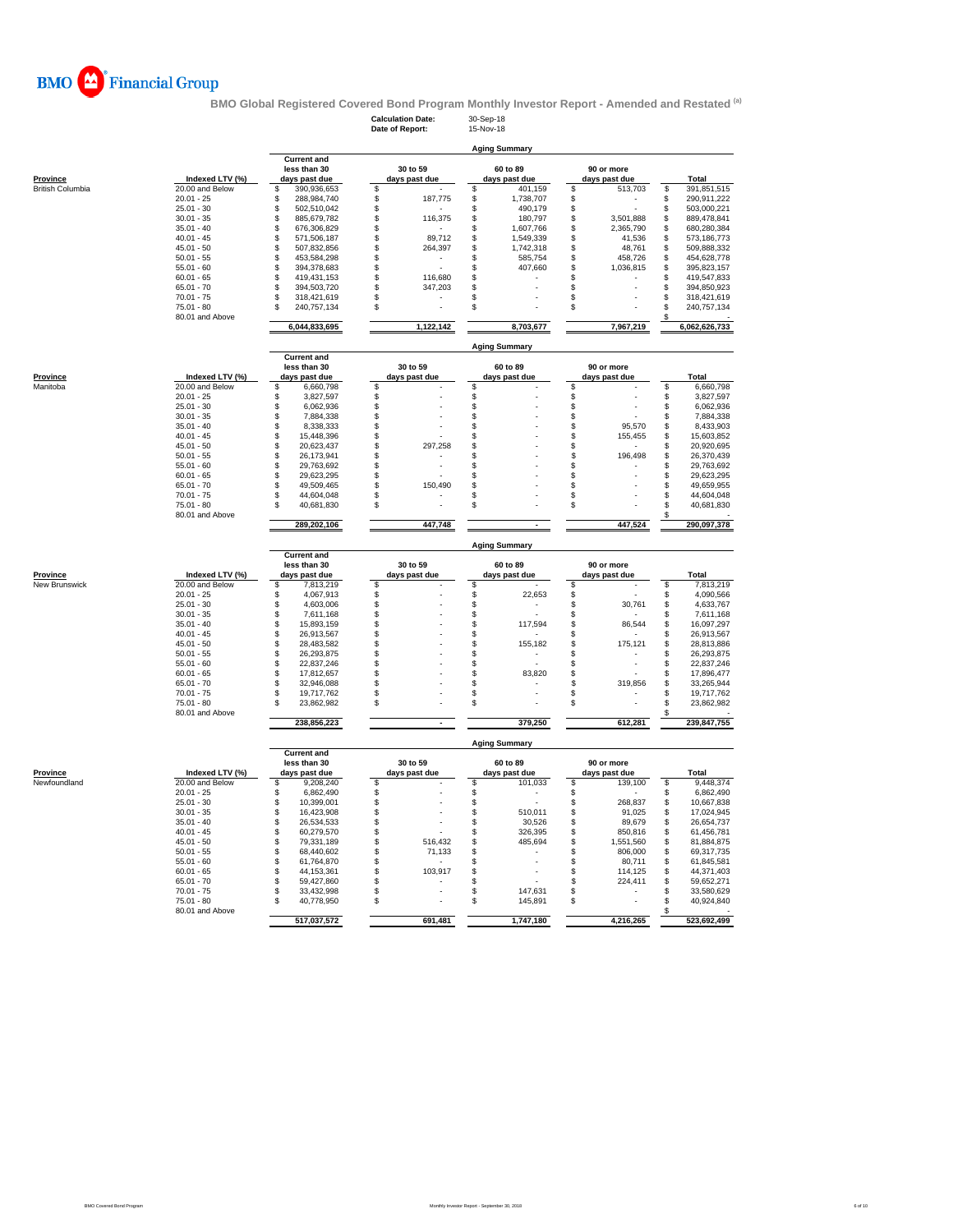

|                            |                                    |                                                     | <b>Calculation Date:</b><br>Date of Report: | 30-Sep-18<br>15-Nov-18<br><b>Aging Summary</b> |                                |                                    |
|----------------------------|------------------------------------|-----------------------------------------------------|---------------------------------------------|------------------------------------------------|--------------------------------|------------------------------------|
| <b>Province</b>            | Indexed LTV (%)                    | <b>Current and</b><br>less than 30<br>days past due | 30 to 59<br>days past due                   | 60 to 89<br>days past due                      | 90 or more<br>days past due    | <b>Total</b>                       |
| Northwest Territories      | 20.00 and Below                    | 1,518,752<br>\$                                     | \$                                          | \$                                             | \$                             | 1,518,752<br>\$                    |
|                            | $20.01 - 25$                       | \$<br>291,342                                       | \$                                          | \$                                             | \$                             | \$<br>291,342                      |
|                            | $25.01 - 30$                       | \$<br>808,597                                       | \$                                          | \$                                             | \$                             | \$<br>808,597                      |
|                            | $30.01 - 35$                       | \$<br>1,740,346                                     | \$                                          | \$                                             | \$                             | \$<br>1,740,346                    |
|                            | $35.01 - 40$                       | \$<br>2,685,166                                     | \$                                          | \$                                             | \$                             | \$<br>2,685,166                    |
|                            | $40.01 - 45$                       | \$<br>2,366,117                                     | \$                                          | \$                                             | \$                             | \$<br>2,366,117                    |
|                            | $45.01 - 50$                       | \$<br>2,794,223                                     | S                                           | \$                                             | \$                             | \$<br>2,794,223                    |
|                            | $50.01 - 55$                       | \$<br>2,256,322                                     | \$                                          | \$                                             | \$                             | \$<br>2,256,322                    |
|                            | $55.01 - 60$                       | \$<br>1,182,709                                     | \$<br>\$                                    | \$                                             | \$<br>\$                       | \$<br>1,182,709                    |
|                            | $60.01 - 65$                       | \$<br>480,739                                       |                                             | \$                                             |                                | \$<br>480.739                      |
|                            | $65.01 - 70$                       | \$<br>2,885,686                                     | \$                                          | \$                                             | \$                             | \$<br>2,885,686                    |
|                            | $70.01 - 75$<br>$75.01 - 80$       | \$<br>1,055,754<br>\$<br>1,609,540                  | \$<br>\$                                    | \$<br>\$                                       | \$<br>\$                       | \$<br>1,055,754<br>\$<br>1,609,540 |
|                            | 80.01 and Above                    |                                                     |                                             |                                                |                                | \$                                 |
|                            |                                    | 21,675,293<br>\$                                    | \$<br>$\blacksquare$                        | \$<br>$\blacksquare$                           | \$<br>$\overline{\phantom{a}}$ | 21,675,293<br>\$                   |
|                            |                                    | <b>Current and</b>                                  |                                             | <b>Aging Summary</b>                           |                                |                                    |
|                            |                                    | less than 30                                        | 30 to 59                                    | 60 to 89                                       | 90 or more                     |                                    |
| <b>Province</b>            | Indexed LTV (%)<br>20.00 and Below | days past due<br>\$<br>13,096,922                   | days past due<br>\$<br>15,793               | days past due<br>\$                            | days past due<br>\$<br>77,003  | Total<br>\$<br>13,189,718          |
| Nova Scotia                |                                    |                                                     |                                             |                                                |                                |                                    |
|                            | $20.01 - 25$<br>$25.01 - 30$       | \$<br>8,708,698<br>11,738,264                       | \$<br>\$                                    | \$                                             | \$<br>\$                       | \$<br>8,708,698<br>11,738,264      |
|                            | $30.01 - 35$                       | \$<br>\$<br>15,041,397                              | \$                                          | \$<br>\$                                       | \$<br>47,053                   | \$<br>\$<br>15,088,450             |
|                            | $35.01 - 40$                       | \$<br>20,385,318                                    | \$                                          | \$<br>417,642                                  | \$<br>524,144                  | \$<br>21,327,105                   |
|                            | $40.01 - 45$                       | \$<br>39,062,013                                    | \$                                          | \$<br>129,682                                  | \$                             | \$<br>39,191,695                   |
|                            | $45.01 - 50$                       | \$<br>42,972,467                                    | \$                                          | \$<br>39,311                                   | \$<br>99,009                   | \$<br>43,110,787                   |
|                            | $50.01 - 55$                       | \$<br>56,399,712                                    | \$                                          | \$                                             | \$<br>581,015                  | \$<br>56,980,727                   |
|                            | $55.01 - 60$                       | \$<br>75,933,809                                    | \$                                          | \$<br>319,686                                  | \$<br>40,684                   | \$<br>76,294,178                   |
|                            | $60.01 - 65$                       | \$<br>83,662,175                                    | \$                                          | \$                                             | \$<br>220,420                  | \$<br>83,882,596                   |
|                            | $65.01 - 70$                       | \$<br>114,615,867                                   | \$.                                         | \$                                             | \$<br>279,376                  | \$<br>114,895,243                  |
|                            | $70.01 - 75$                       | \$<br>78,873,681                                    | \$                                          | \$                                             | \$                             | \$<br>78,873,681                   |
|                            | $75.01 - 80$                       | \$<br>40,462,733                                    | S                                           | \$                                             | \$                             | \$<br>40,462,733                   |
|                            | 80.01 and Above                    | 600,953,054                                         | 15,793                                      | 906,321                                        | 1,868,705                      | \$<br>603,743,873                  |
|                            |                                    |                                                     |                                             |                                                |                                |                                    |
|                            |                                    | <b>Current and</b>                                  |                                             | <b>Aging Summary</b>                           |                                |                                    |
|                            |                                    | less than 30                                        | 30 to 59                                    | 60 to 89                                       | 90 or more                     |                                    |
| <b>Province</b>            | Indexed LTV (%)                    | days past due                                       | days past due                               | days past due                                  | days past due                  | Total                              |
| Nunavut                    | 20.00 and Below<br>$20.01 - 25$    | \$                                                  | S                                           | \$                                             | \$                             | \$                                 |
|                            | $25.01 - 30$                       | \$<br>\$                                            | \$<br>\$                                    | \$<br>\$                                       | \$<br>\$                       | \$<br>\$                           |
|                            | $30.01 - 35$                       | \$                                                  | \$                                          | \$                                             | \$                             | \$                                 |
|                            | $35.01 - 40$                       | \$                                                  | \$                                          | \$                                             | \$                             | \$                                 |
|                            | $40.01 - 45$                       | \$                                                  | \$                                          | \$                                             | \$                             | \$                                 |
|                            | $45.01 - 50$                       | \$                                                  | \$                                          | \$                                             | \$                             | \$                                 |
|                            | $50.01 - 55$                       | \$                                                  | \$                                          | \$                                             | \$                             | \$                                 |
|                            | $55.01 - 60$                       | \$                                                  | \$                                          | \$                                             | \$                             | \$                                 |
|                            | $60.01 - 65$                       | \$                                                  | \$                                          | \$                                             | \$                             | \$                                 |
|                            | $65.01 - 70$                       | \$                                                  | S                                           | \$                                             | \$                             | \$                                 |
|                            | $70.01 - 75$                       | \$                                                  | S                                           | \$                                             | \$                             | \$                                 |
|                            | $75.01 - 80$                       | \$                                                  | $\mathfrak{L}$                              | \$                                             | \$                             | \$                                 |
|                            | 80.01 and Above                    | \$<br>\$                                            | S<br>\$                                     | \$<br>\$                                       | S<br>s                         | \$<br>s                            |
|                            |                                    |                                                     |                                             | <b>Aging Summary</b>                           |                                |                                    |
|                            |                                    | <b>Current and</b>                                  |                                             |                                                |                                |                                    |
|                            | Indexed LTV (%)                    | less than 30<br>days past due                       | 30 to 59                                    | 60 to 89                                       | 90 or more                     | Total                              |
| <u>Province</u><br>Ontario | 20.00 and Below                    | \$<br>506,381,663                                   | days past due<br>6,541<br>\$                | days past due<br>S<br>241,520                  | days past due<br>\$<br>373,918 | \$<br>507,003,641                  |
|                            | $20.01 - 25$                       | \$<br>367,041,755                                   | 330,039<br>\$                               | \$<br>102,608                                  | \$<br>363,661                  | \$<br>367,838,064                  |
|                            | $25.01 - 30$                       | \$<br>554,799,609                                   | \$                                          | \$<br>66,796                                   | \$<br>373,596                  | \$<br>555,240,001                  |
|                            | $30.01 - 35$                       | \$<br>875,139,458                                   | 173,798<br>\$                               | 1,042,035<br>\$                                | \$<br>696,933                  | \$<br>877,052,224                  |
|                            | $35.01 - 40$                       | \$<br>1,335,370,143                                 | \$<br>154,274                               | \$<br>2,029,070                                | \$<br>813,113                  | \$<br>1,338,366,600                |
|                            | $40.01 - 45$                       | \$<br>1,593,087,827                                 | \$<br>403,989                               | \$<br>2,832,432                                | \$<br>880,228                  | \$<br>1,597,204,475                |
|                            | $45.01 - 50$                       | \$<br>1,684,190,279                                 | \$<br>722,900                               | \$<br>1,576,897                                | \$<br>1,574,273                | \$<br>1,688,064,349                |
|                            | $50.01 - 55$                       | \$<br>1,577,583,181                                 | \$<br>94,901                                | \$<br>1,559,320                                | \$<br>703,807                  | \$<br>1,579,941,209                |
|                            | $55.01 - 60$                       | \$<br>1,444,725,285                                 | \$<br>109,111                               | \$<br>661,648                                  | \$<br>1,624,227                | \$<br>1,447,120,271                |
|                            | $60.01 - 65$                       | \$<br>1,367,118,427                                 | 299,297<br>S                                | \$                                             | \$<br>589,485                  | \$<br>1,368,007,208                |
|                            | $65.01 - 70$                       | \$<br>1,616,838,344                                 | 636,114<br>S                                | \$<br>1,134,533                                | \$<br>348,264                  | \$<br>1,618,957,256                |
|                            | $70.01 - 75$                       | \$<br>1,080,859,402                                 | \$                                          | \$<br>1,849,113                                | \$                             | \$<br>1,082,708,516                |
|                            | $75.01 - 80$                       | \$<br>1,449,750,311                                 | \$                                          | \$<br>389,506                                  | \$                             | \$<br>1,450,139,817                |
|                            | 80.01 and Above                    | 15,452,885,684                                      | 2,930,964                                   | 13,485,478                                     | 8,341,504                      | \$<br>15,477,643,630               |
|                            |                                    |                                                     |                                             |                                                |                                |                                    |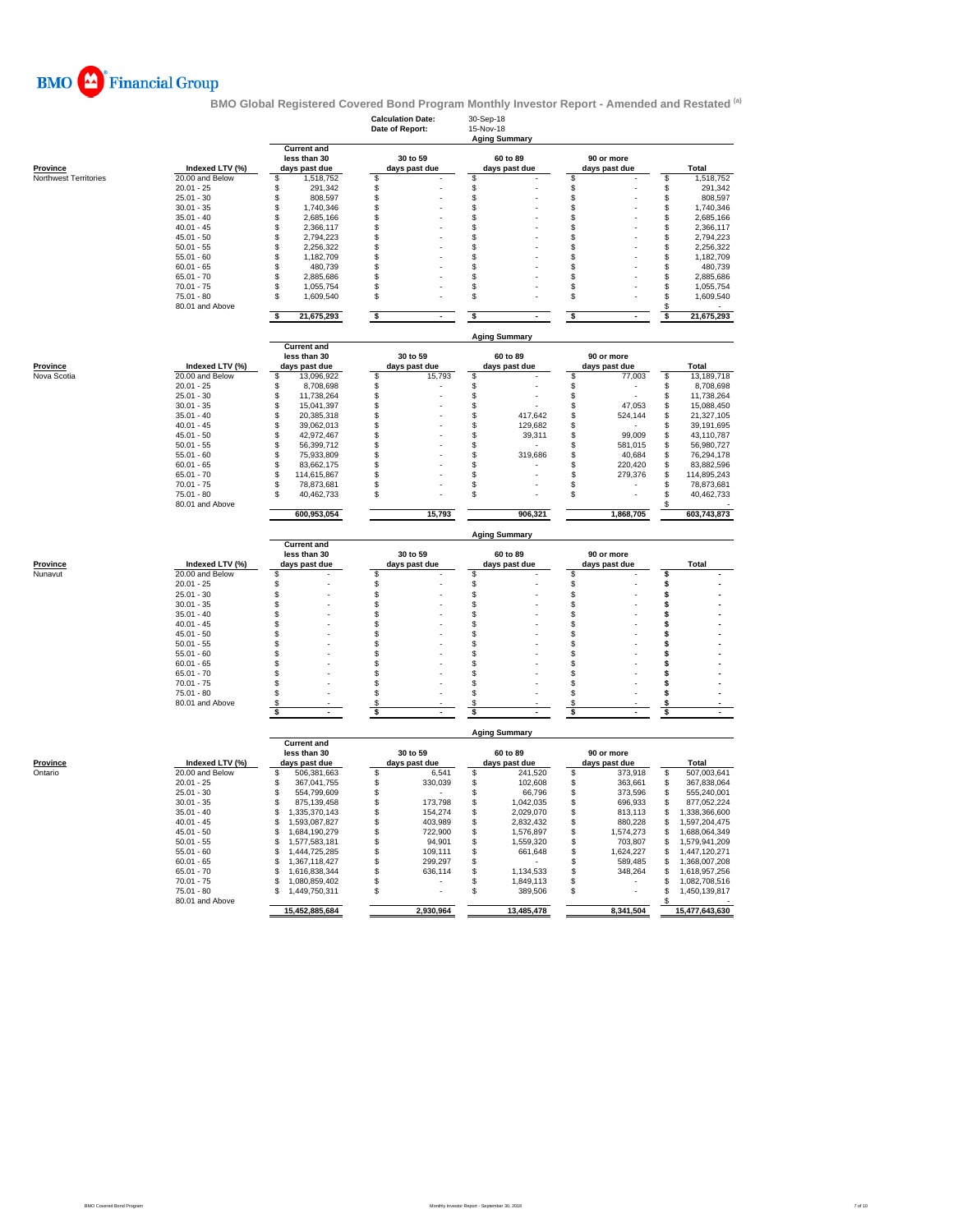

|                          |                                 |                                                     | <b>Calculation Date:</b><br>Date of Report: | 30-Sep-18<br>15-Nov-18<br><b>Aging Summary</b> |                              |                                        |
|--------------------------|---------------------------------|-----------------------------------------------------|---------------------------------------------|------------------------------------------------|------------------------------|----------------------------------------|
| <b>Province</b>          | Indexed LTV (%)                 | <b>Current and</b><br>less than 30<br>days past due | 30 to 59<br>days past due                   | 60 to 89<br>days past due                      | 90 or more<br>days past due  | Total                                  |
| Prince Edward Island     | 20.00 and Below                 | \$<br>2,122,784                                     | $\mathfrak{S}$                              | \$                                             | \$                           | 2,122,784<br>\$.                       |
|                          | $20.01 - 25$                    | 1,226,786<br>\$                                     | \$                                          | \$                                             | \$                           | \$<br>1,226,786                        |
|                          | $25.01 - 30$<br>$30.01 - 35$    | \$<br>2,167,466<br>\$                               | \$<br>\$                                    | \$<br>\$                                       | \$<br>\$                     | \$<br>2,167,466<br>$$\mathbb{S}$$      |
|                          | $35.01 - 40$                    | 3,046,465<br>\$<br>4,939,611                        |                                             | \$                                             | \$                           | 3,046,465<br>\$<br>4,939,611           |
|                          | $40.01 - 45$                    | \$<br>8,717,320                                     | \$<br>\$                                    |                                                | \$                           | 8,717,320                              |
|                          | $45.01 - 50$                    | \$<br>6,333,142                                     | \$                                          | \$<br>\$                                       | \$                           | \$<br>\$<br>6,333,142                  |
|                          | $50.01 - 55$                    | \$<br>7,005,810                                     | \$                                          | \$                                             | \$                           | \$<br>7,005,810                        |
|                          | $55.01 - 60$                    | \$<br>8,405,748                                     | \$                                          | \$                                             | \$                           | \$<br>8,405,748                        |
|                          | $60.01 - 65$                    | \$<br>8,256,952                                     | \$                                          | \$                                             | \$                           | \$<br>8,256,952                        |
|                          | $65.01 - 70$                    | \$<br>12,099,965                                    | \$                                          | \$                                             | \$                           | \$<br>12,099,965                       |
|                          | $70.01 - 75$                    | \$<br>9,421,965                                     | \$                                          | \$                                             | \$                           | \$<br>9,421,965                        |
|                          | $75.01 - 80$                    | \$.<br>10,922,832                                   | \$                                          | \$                                             | \$                           | \$<br>10,922,832                       |
|                          | 80.01 and Above                 | 84,666,845                                          | $\blacksquare$                              | $\blacksquare$                                 | $\blacksquare$               | \$<br>84,666,845                       |
|                          |                                 |                                                     |                                             | <b>Aging Summary</b>                           |                              |                                        |
|                          |                                 | <b>Current and</b><br>less than 30                  | 30 to 59                                    | 60 to 89                                       | 90 or more                   |                                        |
| <b>Province</b>          | Indexed LTV (%)                 | days past due                                       | days past due                               | days past due                                  | days past due                | Total                                  |
| Quebec                   | 20.00 and Below                 | 82,163,980<br>\$                                    | \$                                          | \$<br>49,059                                   | \$<br>238,379                | \$<br>82,451,419                       |
|                          | $20.01 - 25$                    | \$<br>59,812,188                                    | \$                                          | \$<br>141,610                                  | \$<br>154,530                | \$<br>60,108,327                       |
|                          | $25.01 - 30$                    | \$<br>72,369,459                                    | \$                                          | \$<br>197,307                                  | \$<br>298,147                | $\mathbb S$<br>72,864,913              |
|                          | $30.01 - 35$                    | \$<br>98,004,953                                    | \$                                          | S<br>722,422                                   | \$                           | \$<br>98,727,375                       |
|                          | $35.01 - 40$                    | \$<br>142,021,986                                   | \$<br>40,483                                | \$<br>511,259                                  | \$<br>244,428                | \$<br>142,818,156                      |
|                          | $40.01 - 45$                    | \$<br>211,033,985                                   | \$<br>502,360                               | \$<br>279,919                                  | 130,216<br>\$                | \$<br>211,946,480                      |
|                          | $45.01 - 50$                    | \$<br>326,251,979                                   | \$<br>592,015                               | \$<br>1,713,922                                | \$<br>1,484,200              | \$<br>330,042,115                      |
|                          | $50.01 - 55$<br>$55.01 - 60$    | \$<br>385,932,471<br>\$<br>477,910,815              | \$<br>376,153<br>\$<br>553.601              | \$<br>1,466,009<br>\$<br>1,452,606             | \$<br>2,249,977<br>\$        | \$<br>390,024,610<br>\$<br>482,837,724 |
|                          | $60.01 - 65$                    | \$<br>477,050,915                                   | \$<br>260,220                               | \$<br>1,950,647                                | 2,920,701<br>\$<br>1,856,303 | \$<br>481,118,085                      |
|                          | $65.01 - 70$                    | \$<br>610,598,804                                   | \$<br>1,469,764                             | \$<br>1,538,095                                | \$<br>660,385                | \$<br>614,267,047                      |
|                          | $70.01 - 75$                    | \$<br>534,199,908                                   | \$<br>612,070                               | \$<br>2,401,708                                | S<br>1,142,415               | \$<br>538,356,102                      |
|                          | $75.01 - 80$                    | \$<br>288,884,338                                   | \$                                          | \$.                                            | \$                           | \$.<br>288,884,338                     |
|                          | 80.01 and Above                 |                                                     |                                             |                                                |                              |                                        |
|                          |                                 | 3,766,235,780                                       | 4,406,666                                   | 12,424,565                                     | 11,379,681                   | 3,794,446,691                          |
|                          |                                 | <b>Current and</b>                                  |                                             | <b>Aging Summary</b>                           |                              |                                        |
|                          |                                 | less than 30                                        | 30 to 59                                    | 60 to 89                                       | 90 or more                   |                                        |
| Province                 | Indexed LTV (%)                 | days past due                                       | days past due                               | days past due                                  | days past due                | Total                                  |
| Saskatchewan             | 20.00 and Below                 | \$<br>12,867,921                                    | \$                                          | \$<br>102,175                                  | \$                           | \$<br>12,970,095                       |
|                          | $20.01 - 25$                    | \$<br>9,958,554                                     | \$                                          | \$                                             | \$                           | \$<br>9,958,554                        |
|                          | $25.01 - 30$                    | \$<br>12,209,979                                    | \$                                          | \$                                             | \$                           | \$<br>12,209,979                       |
|                          | $30.01 - 35$<br>$35.01 - 40$    | \$<br>16,072,338<br>\$                              | \$                                          | \$<br>359,643                                  | \$<br>88,827<br>\$           | \$<br>16,520,808<br>\$                 |
|                          | $40.01 - 45$                    | 38,359,847<br>\$<br>69,471,266                      | \$<br>187,479<br>\$                         | \$<br>\$                                       | 730,789<br>\$                | 38,547,325<br>\$<br>70,202,055         |
|                          | $45.01 - 50$                    | \$<br>52,236,030                                    | \$                                          | \$<br>163,427                                  | \$<br>622,306                | \$<br>53,021,762                       |
|                          | $50.01 - 55$                    | \$<br>53,942,828                                    | \$                                          | \$                                             | \$<br>1,211,986              | \$<br>55,154,814                       |
|                          | $55.01 - 60$                    | \$<br>41,782,570                                    | \$                                          | \$<br>64,491                                   | \$                           | \$<br>41,847,061                       |
|                          | $60.01 - 65$                    | \$<br>44,323,506                                    | \$                                          | \$                                             | \$<br>86,334                 | \$<br>44,409,840                       |
|                          | $65.01 - 70$                    | \$<br>43,050,893                                    | \$                                          | \$<br>293,952                                  | \$                           | \$<br>43,344,846                       |
|                          | $70.01 - 75$                    | \$<br>25,667,675                                    | \$                                          | \$                                             | \$                           | \$<br>25,667,675                       |
|                          | $75.01 - 80$<br>80.01 and Above | 34,456,017<br>£.                                    | \$                                          | \$                                             | \$                           | \$<br>34,456,017<br>\$                 |
|                          |                                 | 454,399,424                                         | 187,479                                     | 983,687                                        | 2,740,242                    | 458,310,832                            |
|                          |                                 |                                                     |                                             | <b>Aging Summary</b>                           |                              |                                        |
|                          |                                 | <b>Current and</b><br>less than 30                  | 30 to 59                                    | 60 to 89                                       | 90 or more                   |                                        |
| <b>Province</b>          | Indexed LTV (%)                 | days past due                                       | days past due                               | days past due                                  | days past due                | Total                                  |
| <b>Yukon Territories</b> | 20.00 and Below                 | 912,072<br>\$                                       | \$                                          | \$                                             | \$                           | 912,072<br>\$                          |
|                          | $20.01 - 25$                    | \$<br>1,579,814                                     | \$                                          | \$                                             | \$                           | \$<br>1,579,814                        |
|                          | $25.01 - 30$                    | \$<br>1,948,324                                     | \$                                          | \$                                             | \$                           | \$<br>1,948,324                        |
|                          | $30.01 - 35$                    | \$<br>1,993,942                                     | \$                                          | \$                                             | \$                           | $\ddot{\$}$<br>1,993,942               |
|                          |                                 | \$<br>1,537,529                                     | \$                                          | \$                                             | \$                           | \$<br>1,537,529                        |
|                          | $35.01 - 40$                    |                                                     |                                             |                                                |                              | \$<br>2,496,999                        |
|                          | $40.01 - 45$                    | \$<br>2,496,999                                     | \$                                          | \$                                             | \$                           |                                        |
|                          | $45.01 - 50$                    | \$<br>2,696,830                                     | \$                                          | \$                                             | \$                           | \$<br>2,696,830                        |
|                          | $50.01 - 55$                    | \$<br>1,090,064                                     | \$                                          | \$                                             | \$                           | \$<br>1,090,064                        |
|                          | $55.01 - 60$                    | \$<br>2,858,635                                     | \$                                          | \$                                             | \$                           | \$<br>2,858,635                        |
|                          | $60.01 - 65$                    | \$<br>1,035,109                                     | \$                                          | \$                                             | \$                           | \$<br>1,035,109                        |
|                          | $65.01 - 70$                    | \$<br>1,701,783                                     | \$                                          | \$                                             | \$                           | \$<br>1,701,783                        |
|                          | $70.01 - 75$                    | \$<br>355,516                                       | \$                                          | \$                                             | \$                           | \$<br>355,516                          |
|                          | $75.01 - 80$                    | \$<br>956,631                                       | \$                                          | \$                                             | \$                           | $\mathbb S$<br>956,631                 |
|                          | 80.01 and Above                 | \$<br>21, 163, 248<br>\$                            | \$<br>\$<br>$\overline{\phantom{a}}$        | \$<br>\$                                       | \$<br>\$<br>$\mathbf{r}$     | \$<br>21,163,248<br>\$                 |

(1) Value as determined by adjusting, not less than quarterly, the Original Market Value utilizing the Indexation Methodology (see Appendix for details) for subsequent price developments.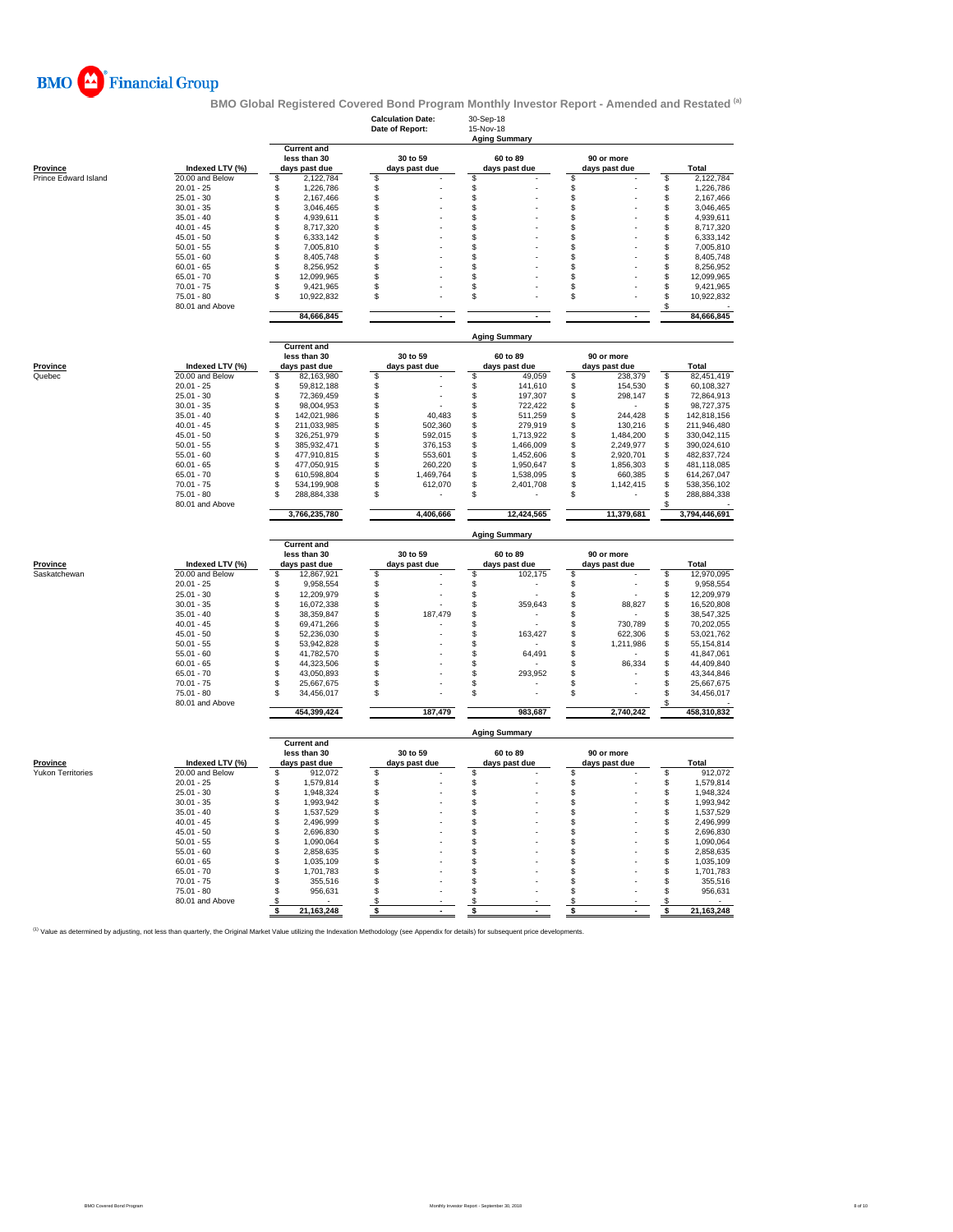

**Calculation Date:** 30-Sep-18 **Date of Report:** 15-Nov-18

| Cover Pool - Current LTV Distribution by Credit Score <sup>(1)</sup> |                      |                          |  |             |  |             |  |               |  |               |  |               |  |                |   |                |
|----------------------------------------------------------------------|----------------------|--------------------------|--|-------------|--|-------------|--|---------------|--|---------------|--|---------------|--|----------------|---|----------------|
|                                                                      | <b>Credit Scores</b> |                          |  |             |  |             |  |               |  |               |  |               |  |                |   |                |
| Indexed LTV (%)                                                      |                      | <b>Score Unavailable</b> |  | < 600       |  | 600 - 650   |  | 651 - 700     |  | 701 - 750     |  | 751 - 800     |  | >800           |   | Total          |
| 20.00 and Below                                                      |                      | 25.217.961               |  | 8.213.215   |  | 20,022,507  |  | 53.897.073    |  | 110.075.839   |  | 169.882.479   |  | 723.563.959    | s | 1.110.873.032  |
| $20.01 - 25$                                                         |                      | 16.901.726               |  | 9.029.179   |  | 18.217.453  |  | 36.059.829    |  | 97.684.611    |  | 131,489,211   |  | 501.375.598    |   | 810.757.608    |
| $25.01 - 30$                                                         |                      | 19.922.402               |  | 9.294.281   |  | 20.689.311  |  | 76,336,098    |  | 167.820.590   |  | 215.652.802   |  | 742.884.550    |   | 1,252,600,033  |
| $30.01 - 35$                                                         |                      | 23,128,733               |  | 22.679.494  |  | 56,262,412  |  | 138,152,607   |  | 298,066,528   |  | 369,110,050   |  | 1,133,837,550  |   | 2,041,237,374  |
| $35.01 - 40$                                                         |                      | 29.267.894               |  | 33,709,675  |  | 68,293,221  |  | 164,797,519   |  | 377,165,645   |  | 488,313,603   |  | 1,266,044,880  |   | 2,427,592,438  |
| $40.01 - 45$                                                         |                      | 23.683.563               |  | 44,432,378  |  | 91.666.796  |  | 209.019.314   |  | 412.771.200   |  | 554,667,224   |  | 1,446,527,796  |   | 2,782,768,270  |
| $45.01 - 50$                                                         |                      | 20.358.928               |  | 50.657.552  |  | 108.648.842 |  | 222.687.713   |  | 469.749.556   |  | 610.862.184   |  | 1.513.497.767  |   | 2.996.462.541  |
| $50.01 - 55$                                                         |                      | 33.892.771               |  | 51.164.007  |  | 102.496.368 |  | 238.118.150   |  | 460.278.152   |  | 589.017.012   |  | 1.504.887.300  |   | 2.979.853.760  |
| $55.01 - 60$                                                         |                      | 43.014.325               |  | 41.530.420  |  | 100.126.951 |  | 252.345.895   |  | 446.414.360   |  | 598.830.215   |  | 1.500.185.390  |   | 2.982.447.556  |
| $60.01 - 65$                                                         |                      | 60.299.310               |  | 46.718.381  |  | 99,082,589  |  | 280.358.685   |  | 437,383,292   |  | 581,529,756   |  | 1,384,655,851  |   | 2,890,027,864  |
| $65.01 - 70$                                                         |                      | 79.614.158               |  | 45.340.008  |  | 116,508,461 |  | 308.557.529   |  | 537.197.233   |  | 671.509.369   |  | 1.580.399.397  |   | 3.339.126.154  |
| $70.01 - 75$                                                         |                      | 25.398.380               |  | 26.409.193  |  | 73.031.688  |  | 256.627.766   |  | 463.505.279   |  | 614.726.123   |  | 1.311.482.512  |   | 2.771.180.942  |
| $75.01 - 80$                                                         |                      | 7.685.275                |  | 9.626.454   |  | 41.885.704  |  | 209.560.795   |  | 487,769,335   |  | 626.794.822   |  | 1.315.820.219  |   | 2.699.142.603  |
| 80.01 and Above                                                      |                      |                          |  |             |  |             |  |               |  |               |  |               |  |                |   |                |
|                                                                      |                      | 408.385.427              |  | 398.804.237 |  | 916.932.301 |  | 2.446.518.971 |  | 4.765.881.621 |  | 6.222.384.850 |  | 15.925.162.769 |   | 31.084.070.175 |

<sup>(1)</sup> Value as determined by adjusting, not less than quarterly, the Original Market Value utilizing the Indexation Methodology (see Appendix for details) for subsequent price development